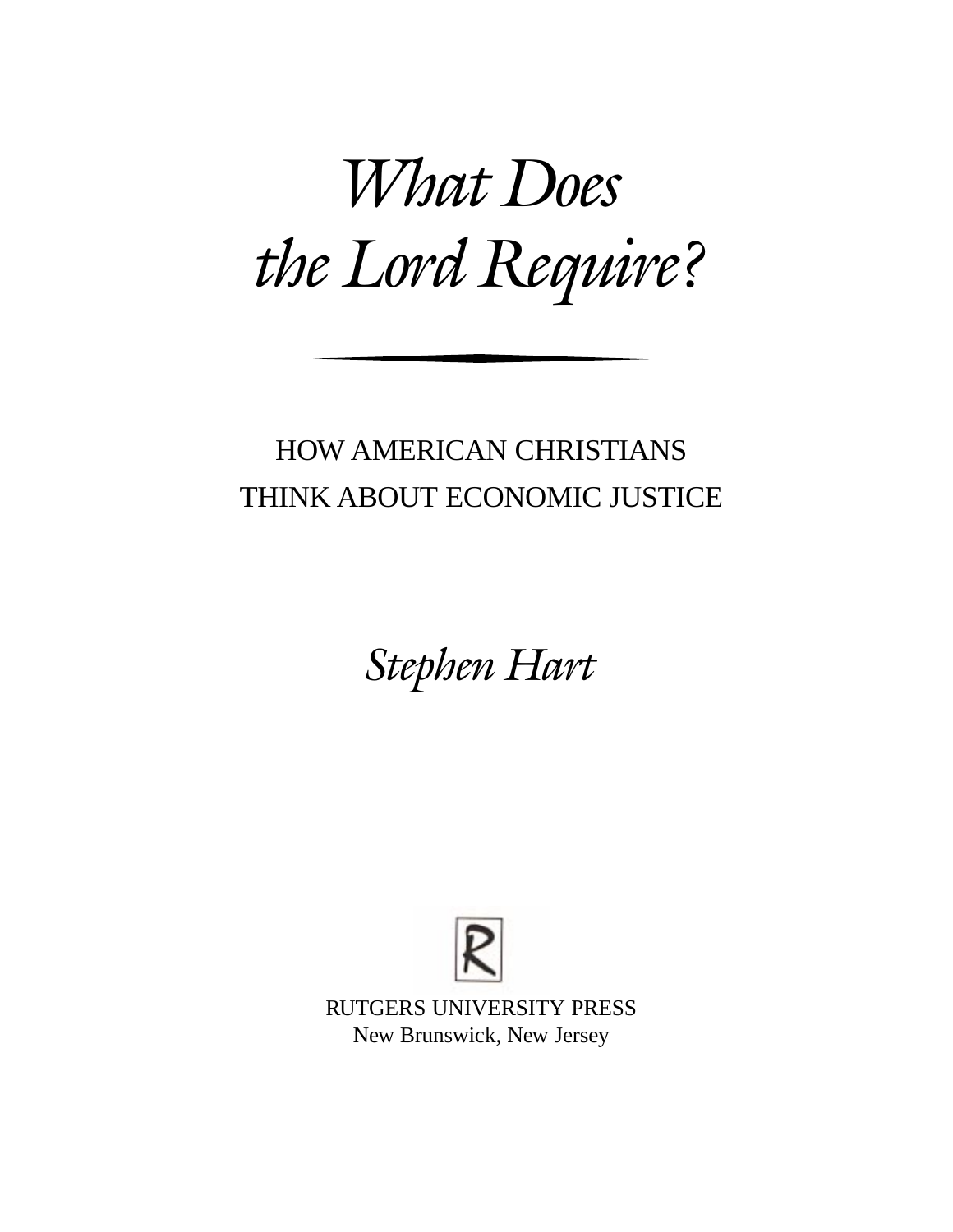First published in hardcover by Oxford University Press, Inc., 1992

First paperback edition published by Rutgers University Press, New Brunswick, New Jersey, 1996

Copyright © 1992, 1996 by Stephen Hart

All nights reserved. No part of this book may be reproduced or utilized in any form or by any means, electronic or mechanical, or by any information storage and retrieval system, without written permission from the publisher. Please contact Rutgers University Press, Livingston Campus, Bldg. 4161, P.O. Box 5062, New Brunswick, New Jersey 08903. The only exception to this prohibition is "fair use" as defined by U.S. copyright law.

Library of Congress Cataloging-in-Publication Data Hart, Stephen, 1946– What does the Lord require?: how American Christians think about economic justice / Stephen Hart.—1st pbk. ed. Includes bibliographical references (p ) and index. ISBN 0-8135-2325-7 (pbk.: alk. paper) 1. Christianity and justice—United States. 2. Christians—United States—Attitudes. 3. Social justice. I. Title. BR115.J8H38 1996 261.8'5'0973—dc20 95-52271 CIP Scripture quotations not otherwise marked are from the New Revised Standard Version of the Bible, copynght 1989 by the Division of Christian Education of the National Council of the Churches of Christ in the USA. Used by permission.

All nights reserved.

Manufactured in the United States of America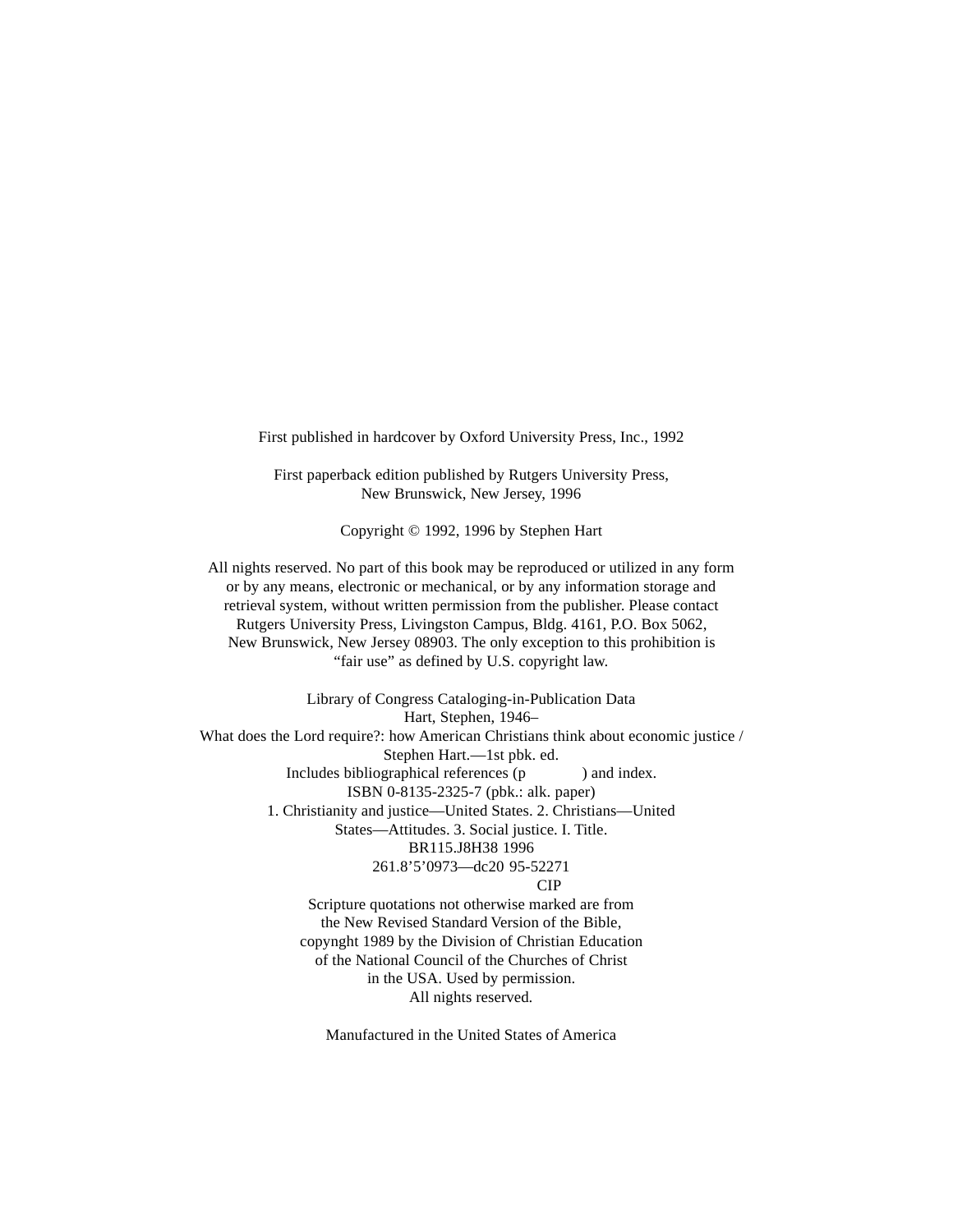#### PREFACE TO THE 1996 EDITION

#### Religion and Politics at Century's End

This book argues (among other things) that Christian traditions, as understood and used by ordinary Americans, work in favor of aspirations for equality and community in the economic realm, at least as much as against them. In spite of the increased visibility of religious right politics since the book was originally written, I am convinced that this remains true, and in this new preface I will present empirical evidence and arguments to that effect. For those who are discouraged by recent political trends, it may be heartening to discover that the cultural resources provided by Christianity, now as in the past, can potentially support alternatives to the mean-spirited agenda currently dominant in Washington. (Other evidence suggests that the same is true of some other cultural traditions, religious and secular. However, the particular focus of this book is on Christianity.)

I have written this new preface to bring the story in the book up to date, and in the process to relate it to contemporary debates about religion and politics. The book is based on in-depth interviews conducted in 1976 and on public opinion poll data ending in 1989. 1 also rely to some extent on Habits of the Heart<sup>1</sup> (by Robert Bellah and four colleagues) for information on secular frameworks Americans use to address public issues; the interviews reported in that book were done from 1979 to 1984. Clearly a lot has changed in the United States since then, and specifically in the connections between religion and politics. First, the political agenda in Washington and many state capitols has veered sharply to the right. Second, the loose movement usually called the New Christian Right (NCR), which was relatively new in 1976, is now an important feature of American political life. Evangelicals and fundamentalists, while always present as a major part of the electorate, are much more visible public actors, since most NCR leaders belong to this religious tendency. And third, as a result first of feminism and the gay rights movement, and more recently the religious right, "personal"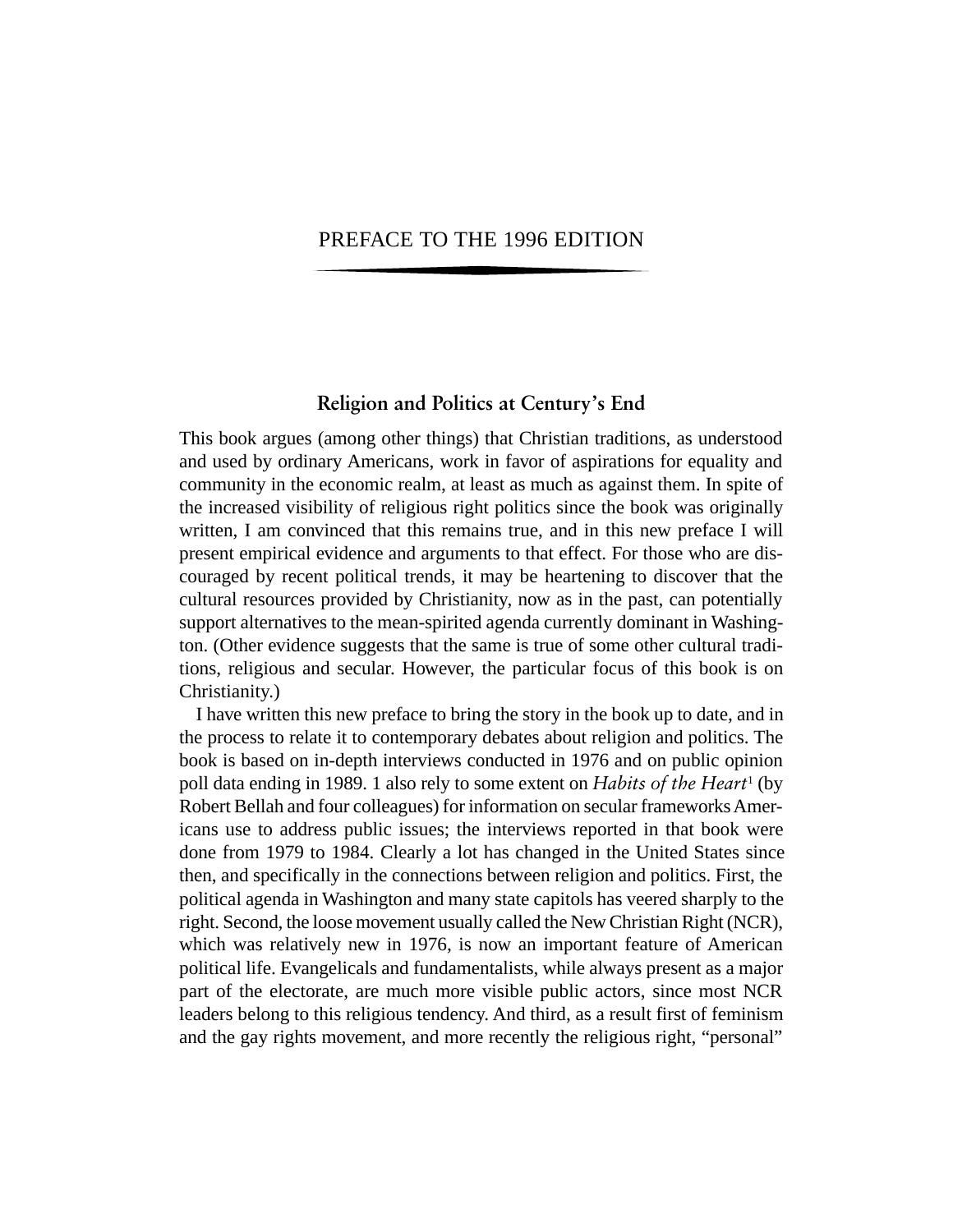questions—family life, sexuality, and the like—are more a domain of explicit political struggle than they were before the 1960s. "Cultural" politics are more evident.<sup>2</sup>

How, in light of such changes, are we to understand the ways in which religious traditions inform debate about economic issues? Here we are asking not about the politics of cultural issues, but about the cultural dimension of economic politics. Are the arguments made in this book still valid? I believe that they are, and to support this proposition I will examine recent research on religion and politics and present results from my own new research—an analysis of current public opinion data.

I will begin by examining the "field of debate" on economic issues, arguing that the fundamental issues at stake have not changed significantly in the past generation. Then I will show that there is no shift rightward in public opinion on economic issues (even though there has been such a shift in practical politics) and that views on economic and cultural issues remain disconnected from each other. The religious right, I will argue, does not live up empirically to the frightening images one often encounters. The link between religious traditionalism and economic as well as cultural conservatism that the religious right makes is not particularly natural for Americans and in fact not very common. When I originally wrote the book, using public opinion data from the mid-to late 1980s, I found that religious traditionalism, contrary to stereotypes, is not connected to economic conservatism; the statements the respondents made in the depth interviews help us make sense of this finding. The most recent data available (1994) show that this conclusion is just as true today. Finally, I describe some of the ways in which Americans are using quite varied religious traditions (including traditionalist ones) in the context of peace and justice movements.

The evidence to be reviewed in this preface suggests that the cultural resources for a different kind of politics than we have seen recently—for a higher valuation of our responsibilities to one another and of public life—are as strong as ever. That these potentials have been realized only sporadically represents both a challenge and an opportunity for the pursuit of social justice.

#### The Field of Public Debate on Economic Issues

To understand economic debate, we need to examine the terrain on which it takes place as a cultural structure—the set of rules, concepts, issues, and so forth that structure our discourse, providing capacities and constraints with regard to how we talk and think about economic justice in the United States. In some ways this is parallel to the grammatical rules that govern our use of language.

One example of such a political "grammar" is found in a recent article by Jeffrey Alexander and Philip Smith. They show how in a variety of American political crises leaders on both sides of the debates have had to describe themselves as the proponents of democratic values and their opponents as anti-demo-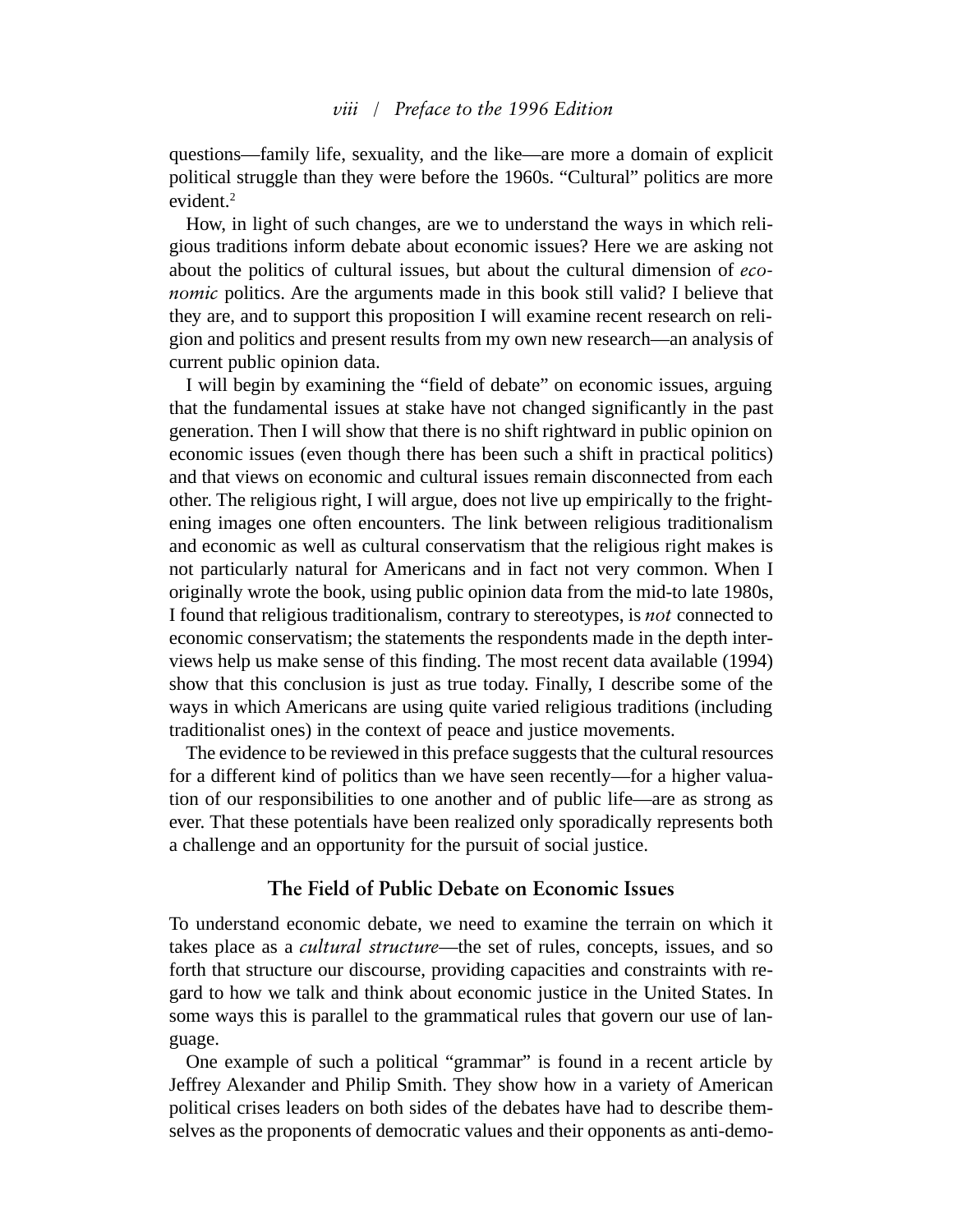#### Preface to the 1996 Edition / ix

cratic.3 While quite varied positions have been legitimated in this way, each has been argued to be the "democratic" alternative. Alexander and Smith argue that this structure (which they call "the democratic code") has dominated American public discourse for at least a century and a half and give examples over this entire period. At least in the formal contexts of congressional speeches and editorials in major national newspapers, it appears that this code directs debate into pre-defined channels or at least excludes from the playing field anyone who denies the values that this code embodies.

What Alexander and Smith describe is a *cultural* phenomenon. The democratic code defines a "field" for debate but not the outcomes, just as a baseball diamond defines a terrain but does not determine the score of particular games. (The field is not neutral, of course, in either case; think of how baseball teams manipulate the height of pitching mounds at their home parks.) This code provides discursive rules for political debate on economic issues. These rules are collective, not individual, just like the rules of grammar and usage that we violate only at peril of not communicating or even finding ourselves in the position of cultural outcasts. We determine the existence and nature of such rules by observing what groups and individuals can say, and how they can say it, without finding themselves in foul territory—that is, without becoming non-participants in public debate.

Douglas Rae's analysis of equality, while framed as political theory rather than as a social-scientific analysis of culture, gives us a picture of another political-culture code, this one operating specifically in the economic arena.<sup>4</sup> Rae shows that the idea of equality is extremely complex, with multiple interpretations—all quite logical since they highlight different concerns, each arguably legitimate in itself—that provide a basis for supporting varied political proposals. Thus, for instance, both Alan Bakke and the University of California, in the Supreme Court case about affirmative action programs for medical school admissions,<sup>5</sup> could argue their positions on an egalitarian basis. Yet equality still operates, he says, as a kind of rhetorical screen. That is, it provides a basis for making certain kinds of justification of political proposals, thereby favoring the kind of proposals that they can most easily support and ruling out some proposals, or at least justifications for proposals—ones, for instance, that deny fundamental kinds of human equality; thus no contemporary American would argue that a transaction to sell oneself into slavery, even if advantageous to both buyer and seller, should be legally permissible. Furthermore, the discourse of equality, just like the democratic code, defines a set of terms and oppositions that influence how people conceptualize political issues.

What is the field of debate with regard to economic issues, and has it changed? The rightward shift in the tendency of national public policy, and of the positions that seem to have serious chances of success in Washington debates, indicates change in who is currently winning the game played on this field but not in the nature of the field itself. Has there been change in the fundamental issues under debate, or in the criteria and grounds used in the debate—the political-culture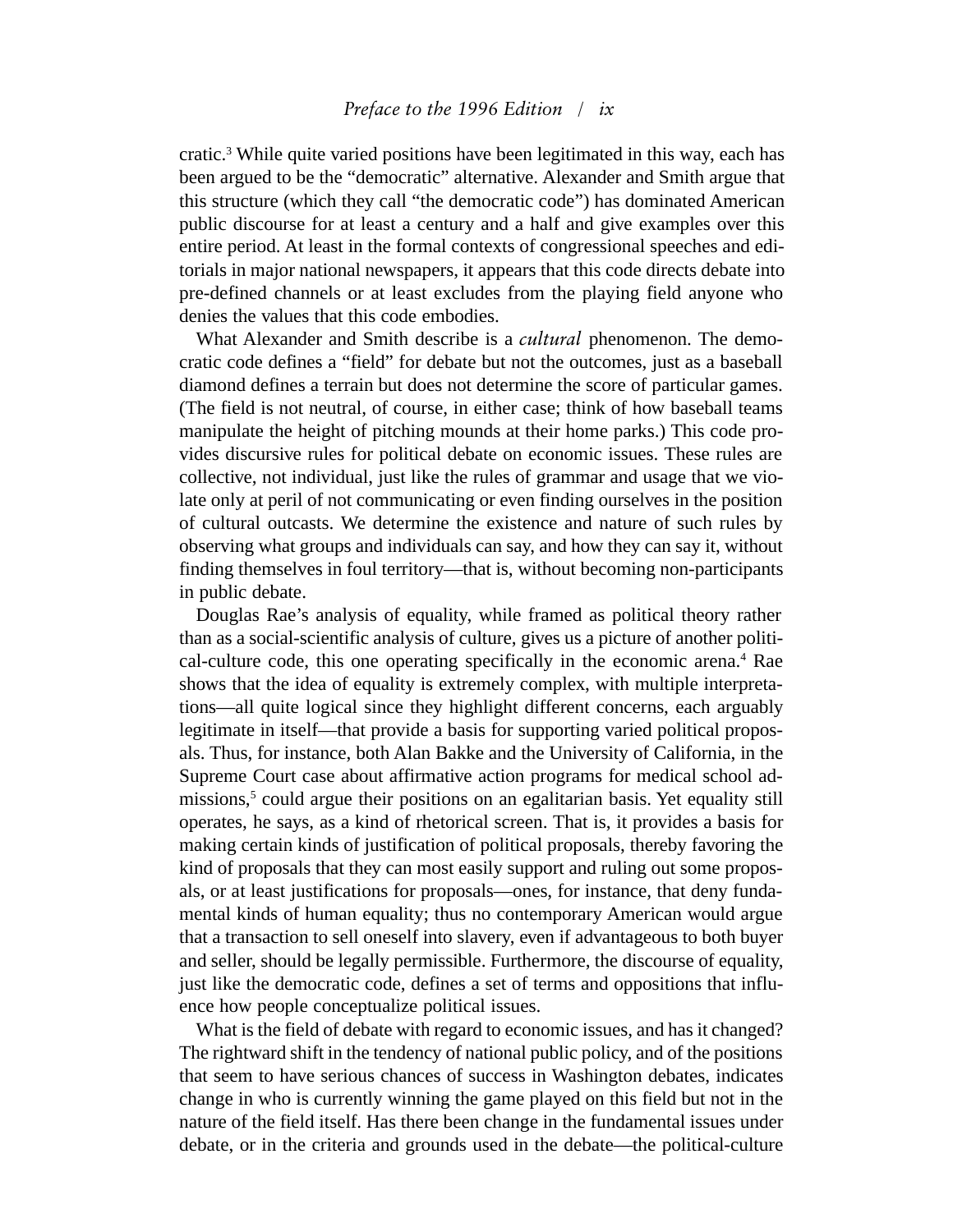#### x / Preface to the 1996 Edition

code structures governing it? Scholars occasionally assert that we are at the end of ideology, history, or at least the relevance of left-right debates, but the evidence they provide is scanty, and the conflicts that supposedly were now either resolved or irrelevant—passionate struggles over equality, justice, and rights keep coming back. The traditional values of the Left keep getting asserted in struggles and debates of various kinds: unionization efforts by health care workers, inner-city resistance to disinvestment, national debates about health insurance and fairness in taxation, and so on. The participants in such struggles are often perplexed as to how humane goals can be achieved under current circumstances, and confidence in specific utopian blueprints is at a low ebb; but that hardly implies that basic values or even hope have been abandoned.<sup>6</sup> All indications suggest, on the contrary, that in the economic arena debate still takes place and has taken place for a very long time, probably since a mature capitalist system was confronted with its characteristic modern critiques, reformist and radical—on two basic fields, each representing a cultural structure.

The first field is about equality. This principle can be opposed to rewards for individuals based on such sources of inequality as hard work, intelligence, or education. (There are other sources, in fact, such as inherited wealth, cultural capital, racism, or gender discrimination, but these do not have the same kind of positive ideological meaning; rather, they provide a negative pole in the discourse of equality.) The concept of equality, as Rae argues, is complex, and it may be that the disputes, once closely analyzed, turn out to be better interpreted as debates among different egalitarian claims (for instance, about outcomes versus opportunities) than as a struggle between equality and other values, but in any case ideas of equality are central to the discourse. This field is manifest in debates about progressivity in taxation, transfer programs, health care, and the like.

The second field is about the value of common, social, or public decisionmaking versus claims for individual autonomy or private freedom in economic life. Here liberals and radicals sometimes argue that decisions have effects on others that the market will not take into account properly—that is, utilities and disutilities for individuals and the social order that will not be measured by markets and therefore not have the appropriate influence on decisions—and require some form of social or public regulation. Or a claim for democracy in the economic as well as the political sphere is made—as in the Port Huron Statement, which provided a paradigm for the New Left of the 1960s—with the implication that people should have a voice in economic decisions by virtue of being citizens, even if they are not wealthy enough to own stock or a business. Or, as with radical Quakers and many of those influenced by anarchism, a more communal way of life is advocated as a better way to express basic human values and potentials. These claims are counter-balanced by utilitarian or individualistic arguments, such as concerns for productivity and belief in the efficiency of unfettered markets or assertions that the freedom of consumers, workers, and business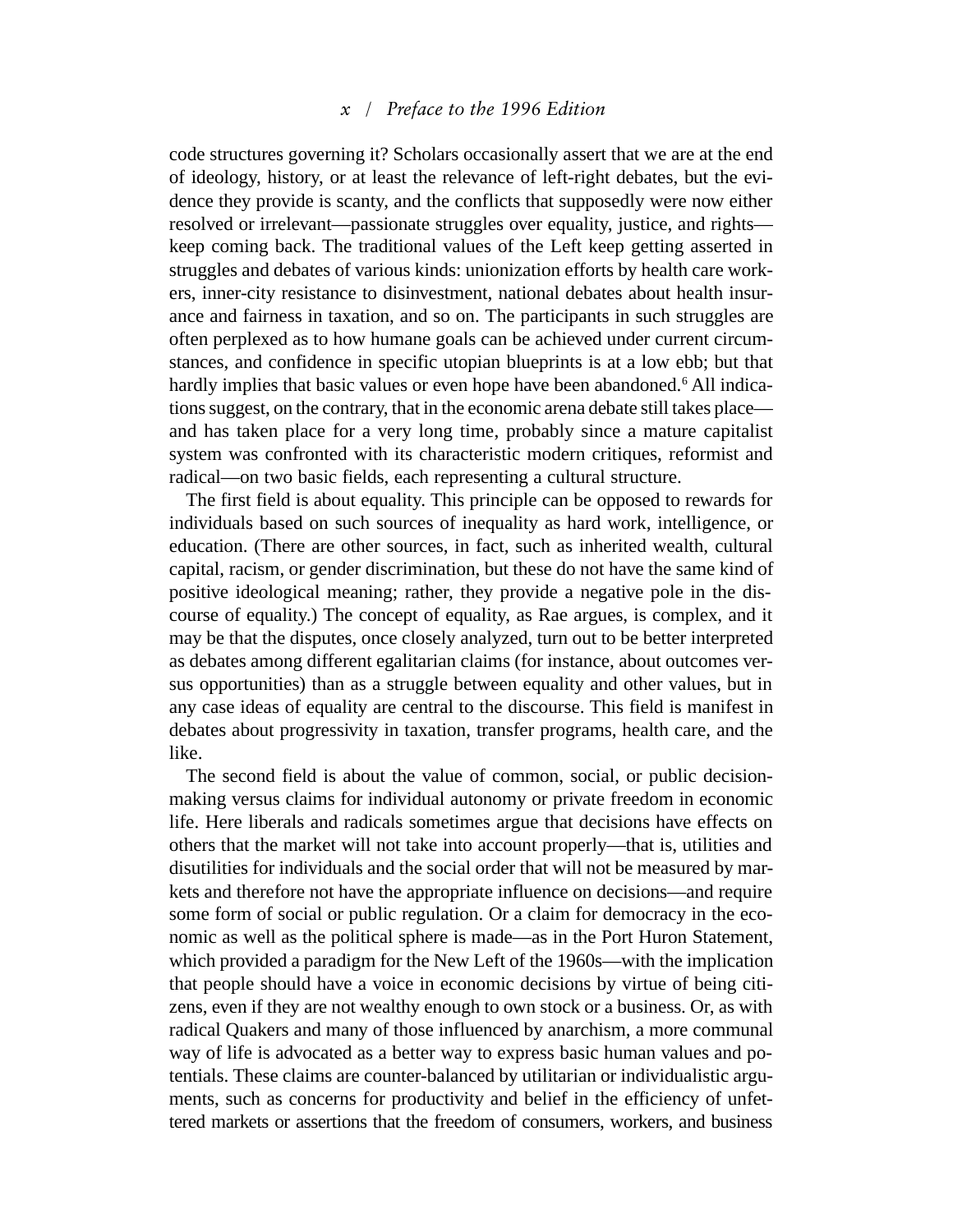#### Preface to the 1996 Edition / xi

owners is a fundamental human right. This field of debate is seen in issues about the size and tasks of government and more specifically environmental policy, health and safety regulation, public planning (not talked about much nationally but constantly debated in local politics), and government activity in areas like housing and education (where the debate obviously also raises questions about equality).

These fields are expressed in a set of key legitimating terms used in debates over economic policy. Among these are equality, justice, fairness, compassion, need, protection (of consumers/workers/the environment), common good, rights, efficiency/productivity/growth/competitiveness, merit, work, reward, freedom, and regulation/control (understood either negatively or positively). These terms are used recurrently, as they were a generation ago (although the frequency of their use has probably shifted, manifesting the changing tides of political fortune). Their connotations, the oppositions and dualisms they imply (e.g., to injustice or selfishness), and the unspoken assumptions built into them, provide a structure for debates on economic issues that changes only slowly and incrementally.

#### Political Culture and Public Opinion

How are these kinds of cultural codes related to "public opinion" in the sense of what is revealed by opinion polls? A generation ago, researchers like Gabriel Almond talked about political culture in terms of the distribution of responses to surveys—that is, as a kind of public opinion—but in fact these are two separate phenomena, one collective and the other subjective or individual.<sup>7</sup> (And of course neither by itself determines what actually happens politically.) In fact, what is called "public" opinion is in a sense very private, happening in a solitary discussion with an interviewer rather than in interaction among citizens. However, opinion polling is by now a well-known and ritualized social practice in America, one that mimics elections through norms of confidentiality, citizen equality, and potentially universal inclusion (the latter two represented in polling by equalprobability sampling techniques). Since people know that poll results are reported in the mass media and can have important political consequences, they participate in polls with some regard for the impact their responses will have on others. To subject oneself to a sociological interview, like those in polls or the depth interviews I did for this book, is therefore an act of participation in public discourse. It is not, however, the only kind of participation, and we have to be cautious in generalizing from it. Pre-existing cultural codes—like the specifically political ones described by Alexander and Smith or by Rae, and also more general ones defined by religious and ethical traditions—provide the context for our participation in public discourse (in interviews and more consequentially in other contexts), giving us resources that we can appropriate and combine in ways we determine, but also constraining and directing the uses we make of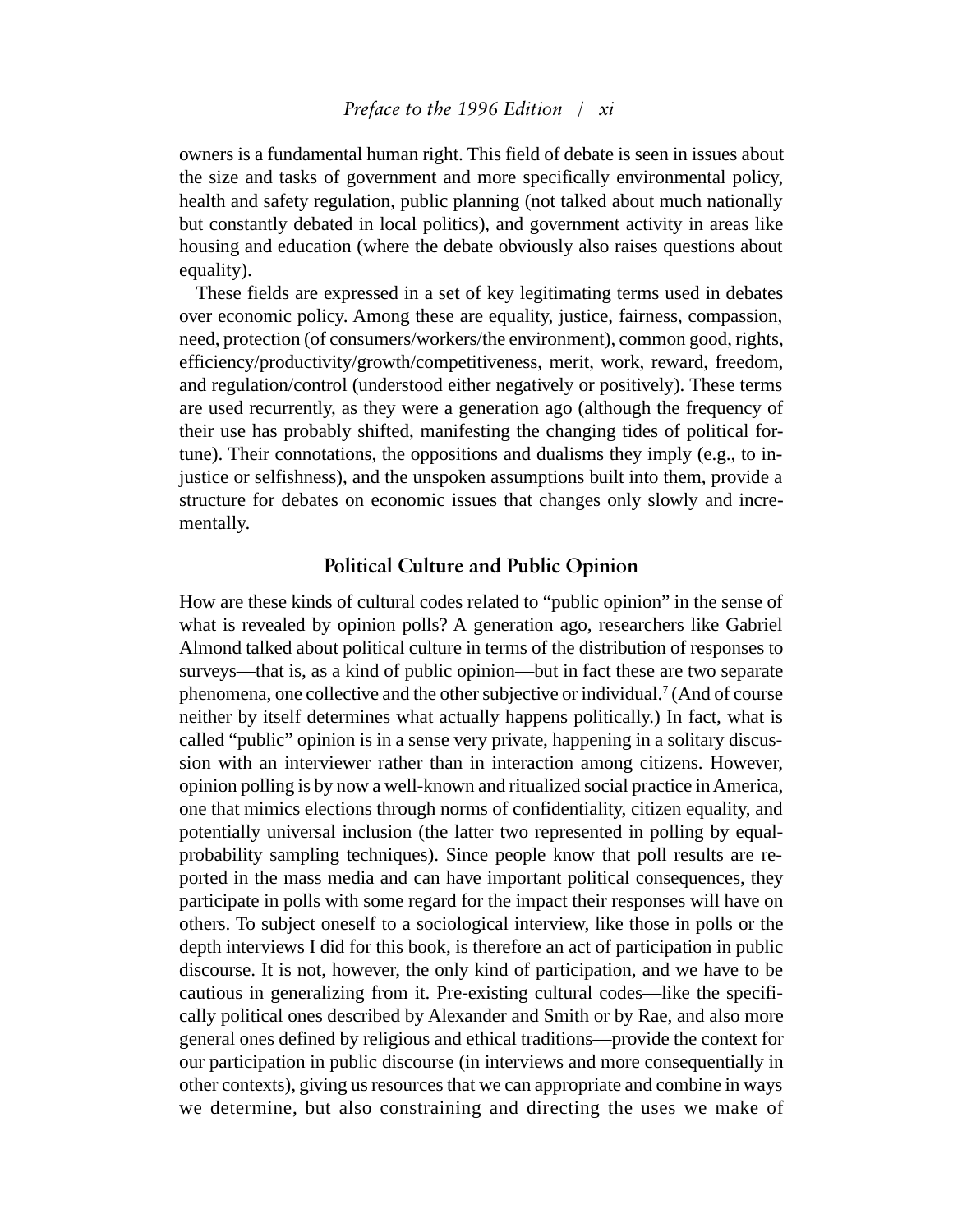#### xii / Preface to the 1996 Edition

these resources through the structures and presuppositions built into them. They define the criteria that individuals use and the issues they are responding to when they express public opinion, advantaging some kinds of arguments over others.

#### Public Opinion on Economic Issues

It is hard to doubt that the political agenda on economic issues has become significantly more conservative over the past two decades. Federal taxation has largely lost the progressivity it once had and proposals currently likely to pass Congress could well make it regressive. Many programs that benefit the poor and those of modest incomes have already been cut sharply, with more cuts likely. The regulatory and legal climate for labor is hostile. Income inequality has significantly increased over the past twenty years, in part because of these changes in federal policy. The power and resources of the federal government are under attack; already, workplace health and safety controls have loosened, and environmental and consumer protection look likely to come next. This is not just a matter of the 104th Congress (elected in 1994), but represents a trend starting during the Carter administration, speeding forward through the Reagan and Bush years, and slowed rather than reversed by the Clinton administration.

Republicans claim that these changes represent a broad popular mandate, but there is little evidence to support this claim. (In fact, Frank Luntz, the Republican pollster who claimed in 1994 that there was strong public backing for the "Contract With America," now acknowledges that his questions were flawed and that he never actually measured support for the contract. $\delta$ ) On the contrary, the picture painted by public opinion research is one of stolid continuity. The two major scholarly studies of recent opinion poll trends, by Tom Smith and James Davis, both come to this conclusion.<sup>9</sup> Smith reviews 455 survey trends from a variety of polling institutions, covering the period from 1945 to 1987 (any particular item, however, usually covers only part of that period). He shows that since the 1970s views on equal rights and "individualism" have become more liberal, views on crime have become more conservative, and views on economic issues show no clear trend in either direction. While over the entire post-war period there have been significantly more liberal than conservative trends, since the mid-1970s conservative and liberal trends have been about equally frequent. That is, "the general shift was from liberal advance to a liberal holding-pattern" (p. 499). He concludes that "hosannas from the right and wailing from the left over a conservative tide . . . are both overreactions" (pp. 502-503). Davis, undertaking a detailed analysis of cohort replacement and intra-cohort aging/period effects, also finds "no support . . . for a major conservative shift in Americans' attitudes and opinions" (p. 294). Like Smith, he does see the liberal trend in opinions since World War 11 as now vastly slower. Again like Smith, he finds conservative changes regarding crime, liberal ones regarding race, free speech, and gender equality, and mixed ones in other areas.

The conclusions drawn by these two eminent survey researchers are the same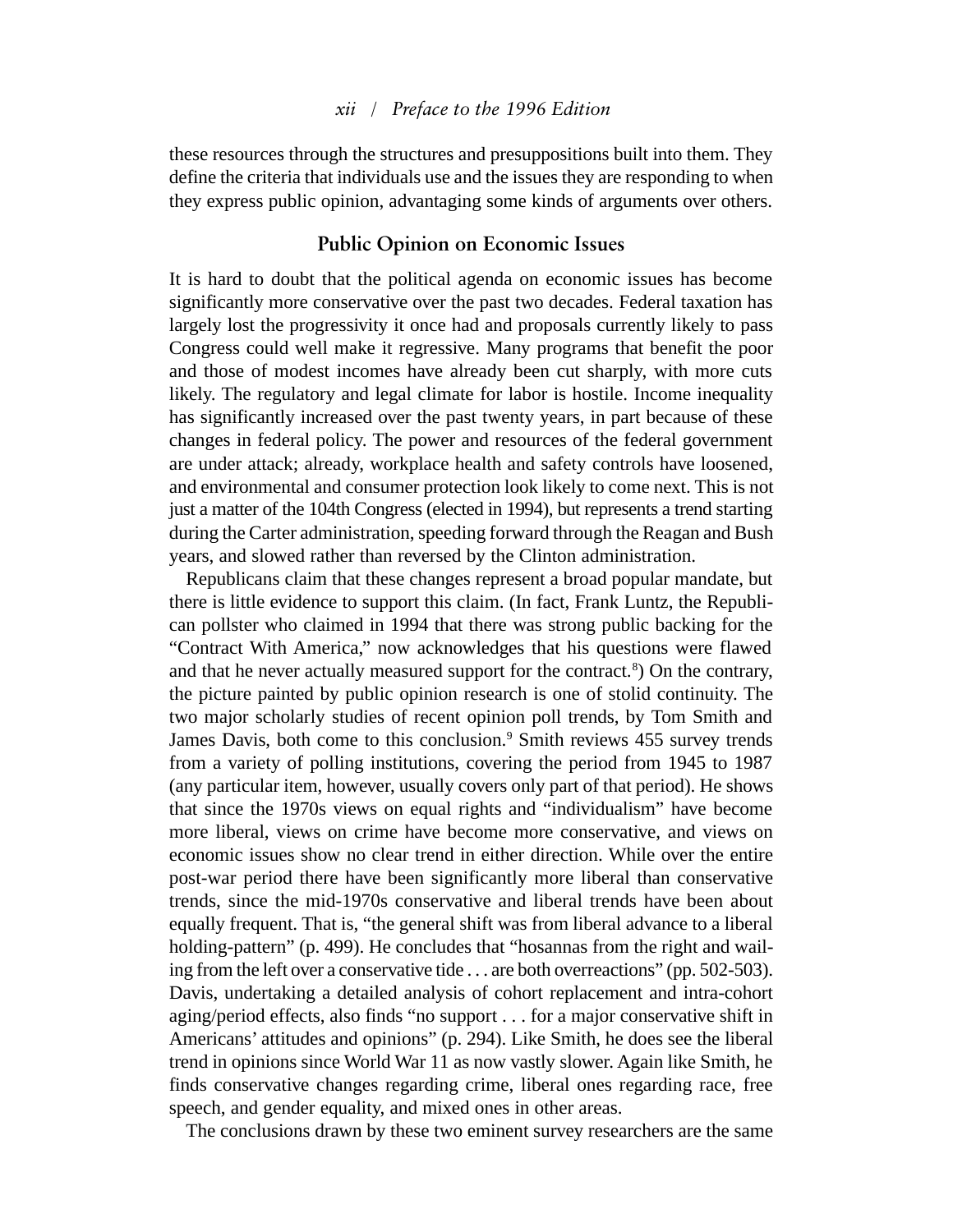#### Preface to the 1996 Edition / xiii

as those from my own analyses of trend data from the major national academic survey programs that ask the same questions repeatedly from year to year: the American National Election Study (ANES) of the University of Michigan and the General Social Survey (GSS) of the University of Chicago.10 Some economic items show conservative trends and others liberal ones. Even views on cultural issues do not show any consistent rightward trend; abortion views as measured by the ANES, for instance, liberalized somewhat over the period from 1972 to 1992.

The lack of any consistent change in public opinion on economic issues, combined with the significant change in actual policy directions, cautions us not to expect policy to be a reflection of popular sentiment. As is immediately obvious once one thinks about it, policy is determined by many factors other than public opinion and would be even if all the defects in American democracy could be corrected.

American values appear in most respects stable. This is true not only in public opinion polls but in our associational life. Americans are still involved in a rich array of voluntary associations oriented toward creating community, improving civic life, providing help to the needy, and so forth. Some social critics currently blame our political woes on deficiencies in "civil society," arguing that associational participation is down.<sup>11</sup> At a factual level, this debate is unresolved, but some diminution of practical involvement would be quite consistent with holding the same values, given the large increase in American work hours and dual wage-earner families over the past two decades. To explain what is wrong with contemporary American politics, we may need to examine not our values or civil society but our political process and the ways in which our values and cultural traditions do and do not find expression in that process.

#### Links between Economic and Cultural Politics

To understand the connections between religion and politics, it is important to assess the relationship between the cultural and economic domains of politics. The contemporary journalistic idea of a liberal is a person who favors equality and public action in the economic realm and individual liberty in other realms (civil liberties, sexuality, etc.). Such a person, for example, might oppose legal restrictions on pornography and favor environmental regulations. Conservatives, of course, would have the opposite views. But often people do not hold their views in the packages that would constitute "consistent" liberalism or conservatism.l2 They may, for instance, be economic liberals but cultural conservatives. The respondent Joseph Krieger, profiled in the opening chapter of the book, is a good example, backing many liberal economic positions while taking a conservative stance on anything having to do with sexuality. When I originally wrote the book, using opinion poll evidence from the 1980s, I found little "consistency" in the combinations of economic and cultural views held by ordinary Americans; that is, knowing how conservative a person is on cultural issues does not help us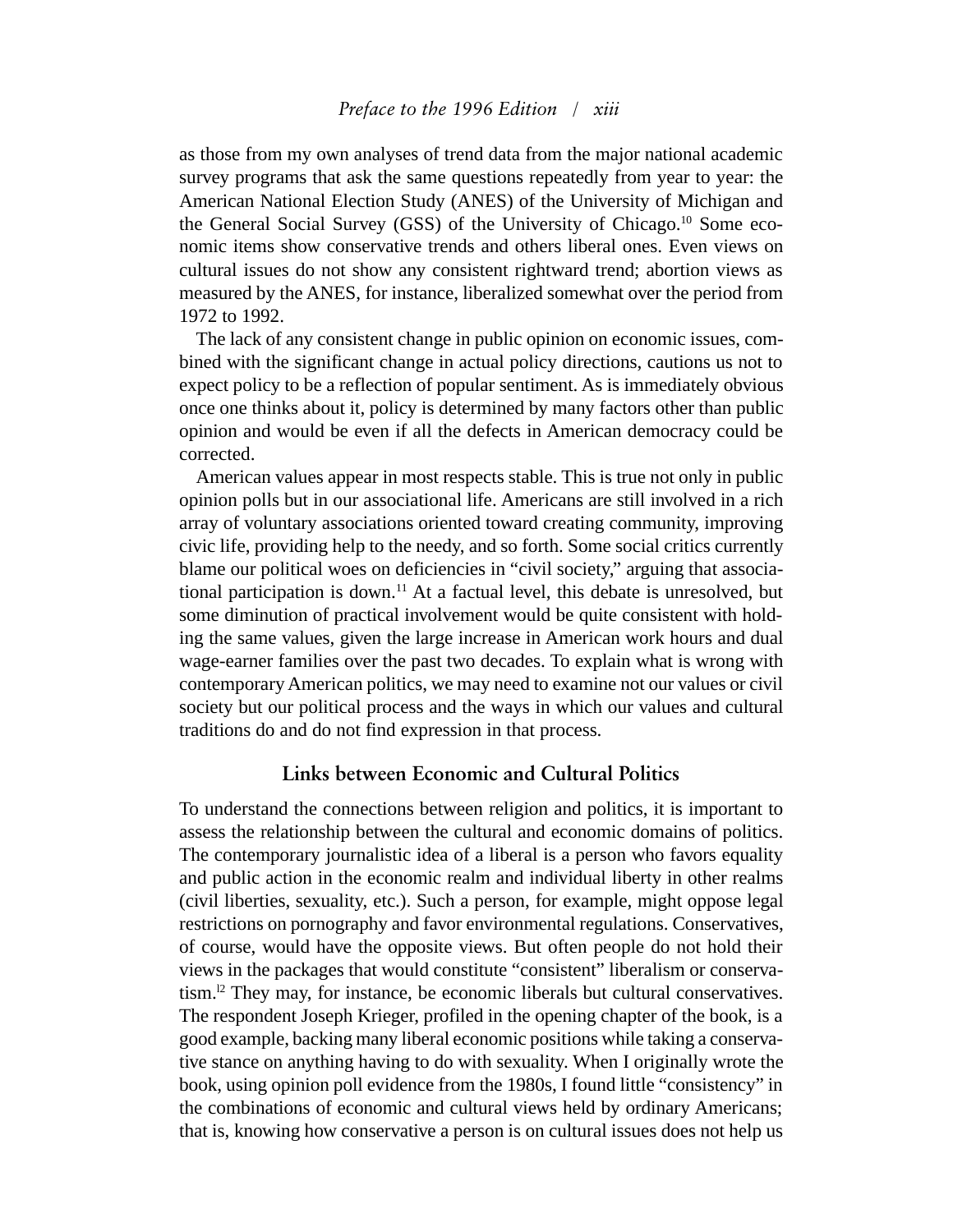#### xiv / Preface to the 1996 Edition

predict how conservative that person will be on economic issues. This is not just because people think illogically, although that may be part of the story, but because the "logics" that they acquire from the cultural environment have diverse structures. Krieger, for instance, draws on corporatist and communitarian strands from traditional Catholic social teachings and shows little attachment in any domain to unrestricted individual freedom. His package of views is in its own way just as logical as consistent liberalism or conservatism. This is only one example; the book shows through the depth interviews how people weave quite varied combinations of views into intelligibly patterned fabrics.<sup>13</sup>

Has this situation changed, in response to the efforts by such NCR groups as the Christian Coalition to put forward a combined cultural and economic agenda, or as part of the realignment and polarization processes some claim to be happening in America? To assess this systematically, we can look at trends in the associations between views on economic and cultural issues. Let us consider the relationships between the four longest-running economic items in the GSS (about equalizing wealth, whether government is doing too little or too much overall, whether it should help the poor, and whether it should intervene to help people meet health care expenses) on one side, and four similarly long-running cultural items (about pornography, sexual preference, school prayer, and abortion) on the other. Figure I shows the average correlation coefficient for each year. The scale goes up to .45, a coefficient that is about as high as one usually finds between two attitude questions. (A coefficient of 1.00 would mean perfect correspondence between liberal answers on the two questions, while 0.00 means no corre-



Figure 1. Correlations between Economic and Cultural Variables, 1975–1994 (GSS Data)

Notes: (1) All variables are set so that "liberal" views are at the same end; thus, positive coefficients mean that liberal economic and cultural views are associated. (2) Not all questions were asked each year, and therefore the number of coefficients averaged for a given year varies (from 2 to 16).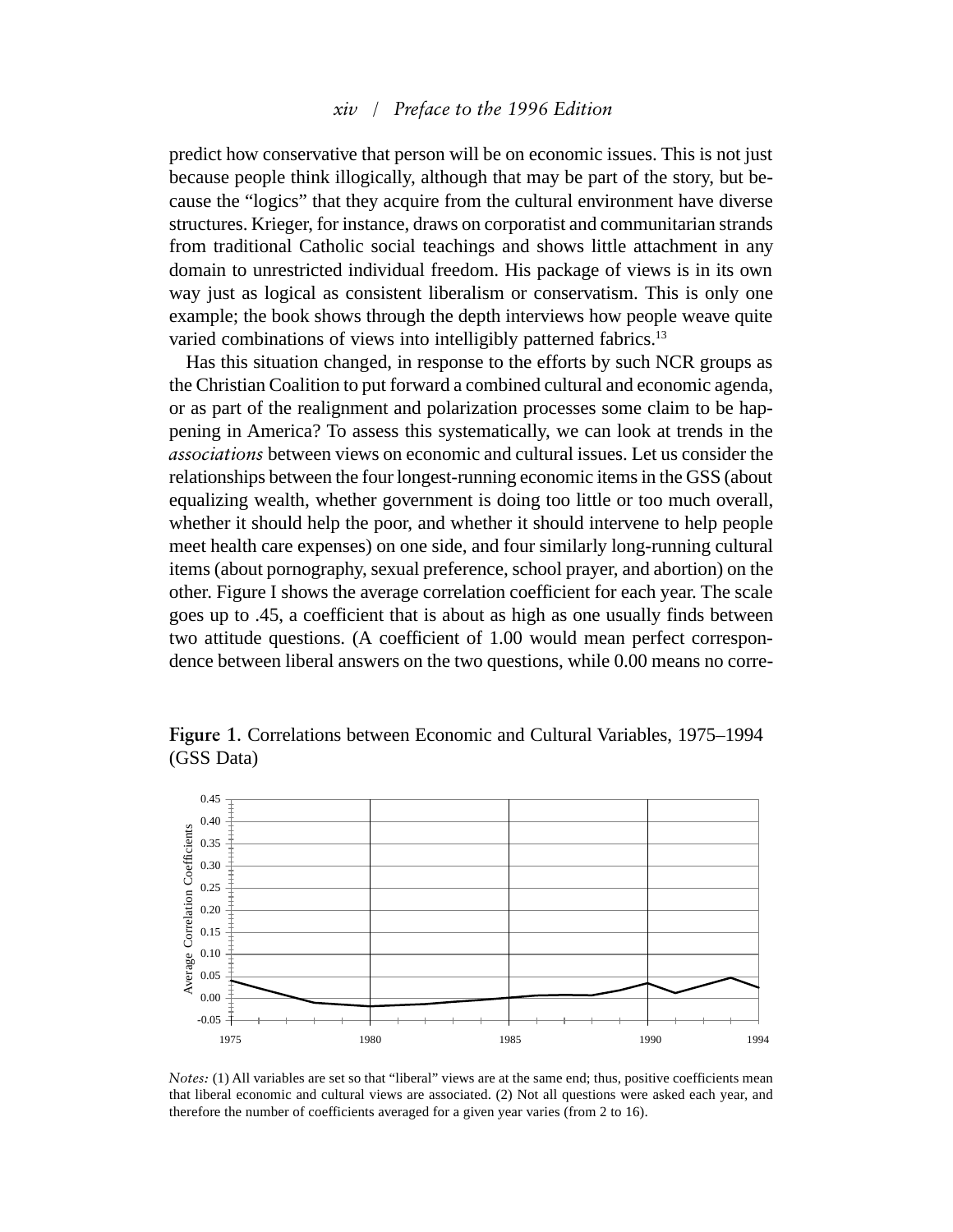#### Preface to the 1996 Edition / xv

spondence at all; negative coefficients mean that liberal answers on economic issues go along with conservative answers on cultural ones.) The pattern the figure shows is one of ups and downs with no significant trends and tiny, meaningless correlations even at the peaks. The current average correlation, .025, indicates an essentially random relationship, and is actually lower than the corresponding figure for 1975. In short, the associations we are examining are minuscule and for all practical purposes constant; cultural attitudes have been unrelated to economic justice attitudes for the entire period under study and remain so today. Liberalism and conservatism, in terms of grass-roots public opinion, do not form coherent wholes. Economic and cultural politics run on separate tracks, and the relationship of each to religion needs to be understood separately.

#### Religion and the Right

In recent years most scholarly and journalistic discussions of the connections between religion and politics have focused on the New Christian Right (NCR). This is a movement spearheaded by a number of leaders, most prominently Jerry Falwell in the 1980s and Pat Robertson in recent years, and by organizations such as the Moral Majority in the past and the Christian Coalition (led by Ralph Reed) at the moment. While NCR organizations and leaders vary, for the most part they pursue a conservative agenda on a broad range of issues, including cultural, economic, and foreign policy questions. In other words, these leaders are "consistent" conservatives, although they emphasize cultural issues. The vast majority of religious right leaders and supporters are theologically traditionalist Protestants—evangelicals, fundamentalists, Pentecostals, and the like—although a few come from what are usually called "mainline" denominations (Protestant groups with a moderate or modernist theological stance, such as most Presbyterian, Methodist, and Lutheran churches) or from the Catholic Church.

Despite all the attention this movement has gotten, it is not nearly as powerful as it maintains or its enemies fear. In fact, its practical accomplishments are quite debatable. Steve Bruce, one of the more skeptical observers, argues that the NCR has fulfilled practically none of its policy goals—and that this was and remains essentially inevitable.14 Traditionalist Protestants, he points out, are divided into different groups (e.g., charismatics versus fundamentalists, whites versus African Americans) with deep mutual antagonisms. Efforts to move beyond this core constituency and build alliances with Catholics (not to mention Jews) are even more difficult. A recent New York State conference of the Christian Coalition, for instance, tried to reach out beyond white evangelical but almost no non-whites, few lay Catholics, and not a single Catholic priest attended. A Jew who came to observe went away dismayed.15 Attempts at imposing a Christian agenda generate counter-mobilizations and have little appeal among the elites holding positions of power in the media, the courts, and large bureaucracies (including corporations). Corporate managers, for instance, would just as soon not have to deal with religious differences (or moral disagreements)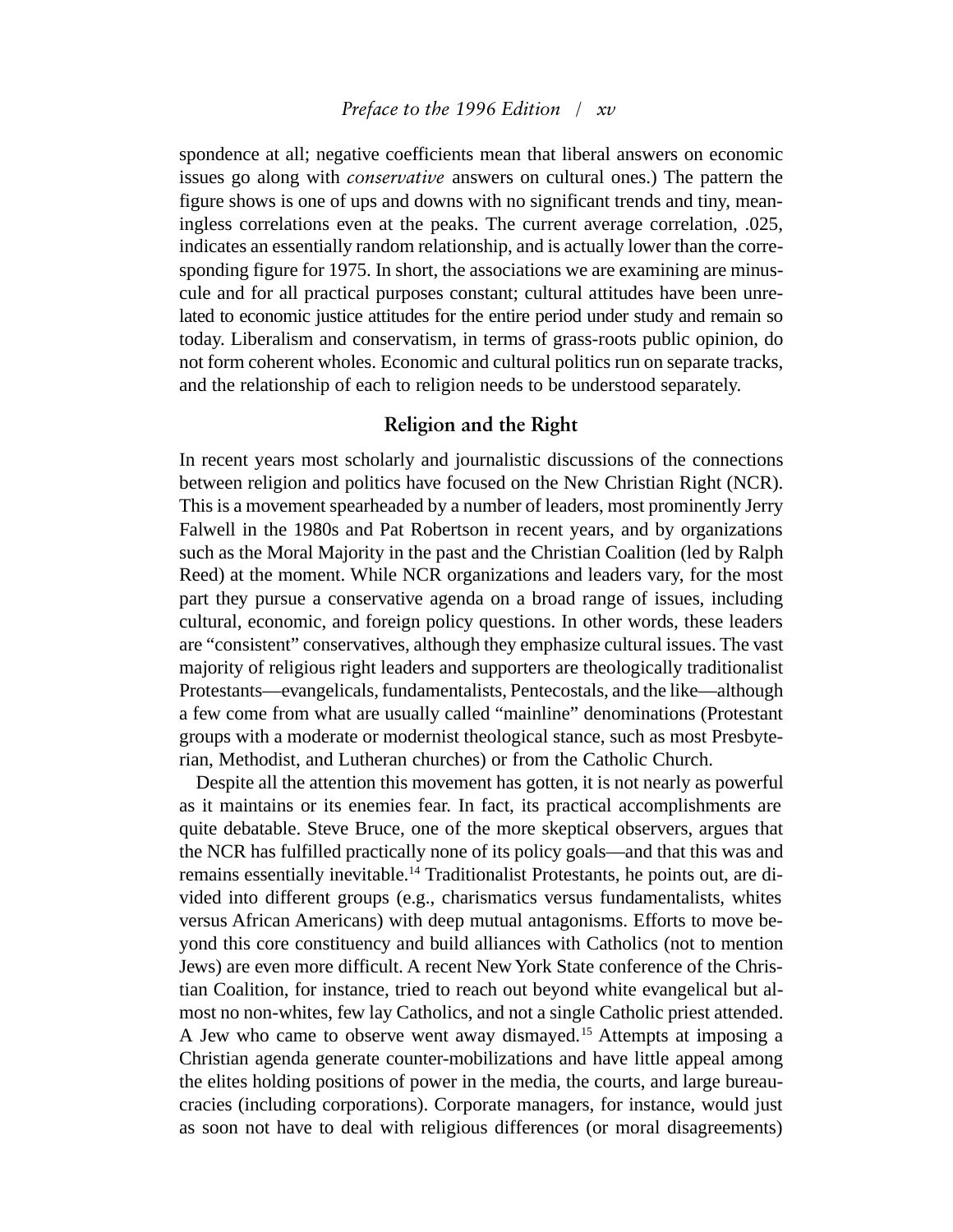as a factor in marketing or workplace human relations. In Bruce's view, modern states and economies inherently need to remain "areligious" in the sense of not allowing people to use state or corporate power against their religious opponents. In short, it is hard to institutionalize a specific and explicit religious agenda in state practices in the contemporary world.

What about the grass roots? One trend looks hopeful for the NCR: traditionalist Protestants have recently been becoming Republican, in voting and party preference, to a greater degree than Americans as a whole. Exactly what this means is hard to assess, however, since people's party choices do not directly represent policy preferences. Also, the most dramatic Republicanization has been in the South, the stronghold of religious traditionalism, and may involve less a change in political philosophy than a switch from voting for conservative Democrats to voting for politically similar Republicans.16 It is therefore imperative to look at public opinion data about issues. Doing so, it becomes evident that the religious right has a significant constituency for its cultural agenda but not for its overall perspective. People who represent the model of thinking of the Christian Coalition—traditionalist Protestants who are quite conservative on cultural issues *and also* on economic ones—make up (depending on how one interprets "quite conservative") only about 6 percent of Americans.<sup>17</sup> The reason that this figure is so low is that, as survey data consistently show, traditionalist Protestants are not particularly conservative economically. The upshot is that only a minority of traditionalist Protestants are politically in tune with NCR organizations.

And finally, there is room for skepticism about claims that traditionalist Protestantism is becoming an ever greater cultural force in the United States. GSS data indicate that over the period from 1972 to 1994 the proportion of Americans who identify with traditionalist Protestant denominations has risen from 24.7 percent to 26.4 percent—too small a difference even to be reliable, let alone mean anything substantively.18 The proportion of Christians who adopt a literalist view of the Bible has actually fallen, from 40.8 percent in 1984 (when this question, the only one asked over a long period on the GSS that gives us even an approximation of traditionalism as an *individual* orientation, was first asked) to 35.4 percent in 1994. Here is yet another reason to doubt that the religious right is destined to play an ever-increasing role in American politics.<sup>19</sup>

Certainly the NCR has grabbed the spotlight and influenced the tone of debate on cultural issues, and while it has not achieved its own goals it may have contributed to blocking some of the goals of cultural modernists. Given the very limited popular support its overall perspective actually commands, to what are we to attribute its notoriety and the degree of success it has had? (As we saw with the lack of correspondence between American economic opinion trends and those of practical politics, one cannot expect any one-to-one correspondence between power and popular support base.)

First, the NCR has built a strong infrastructure and therefore gets attention and wields influence. This is possible in part because it has a strong core of devoted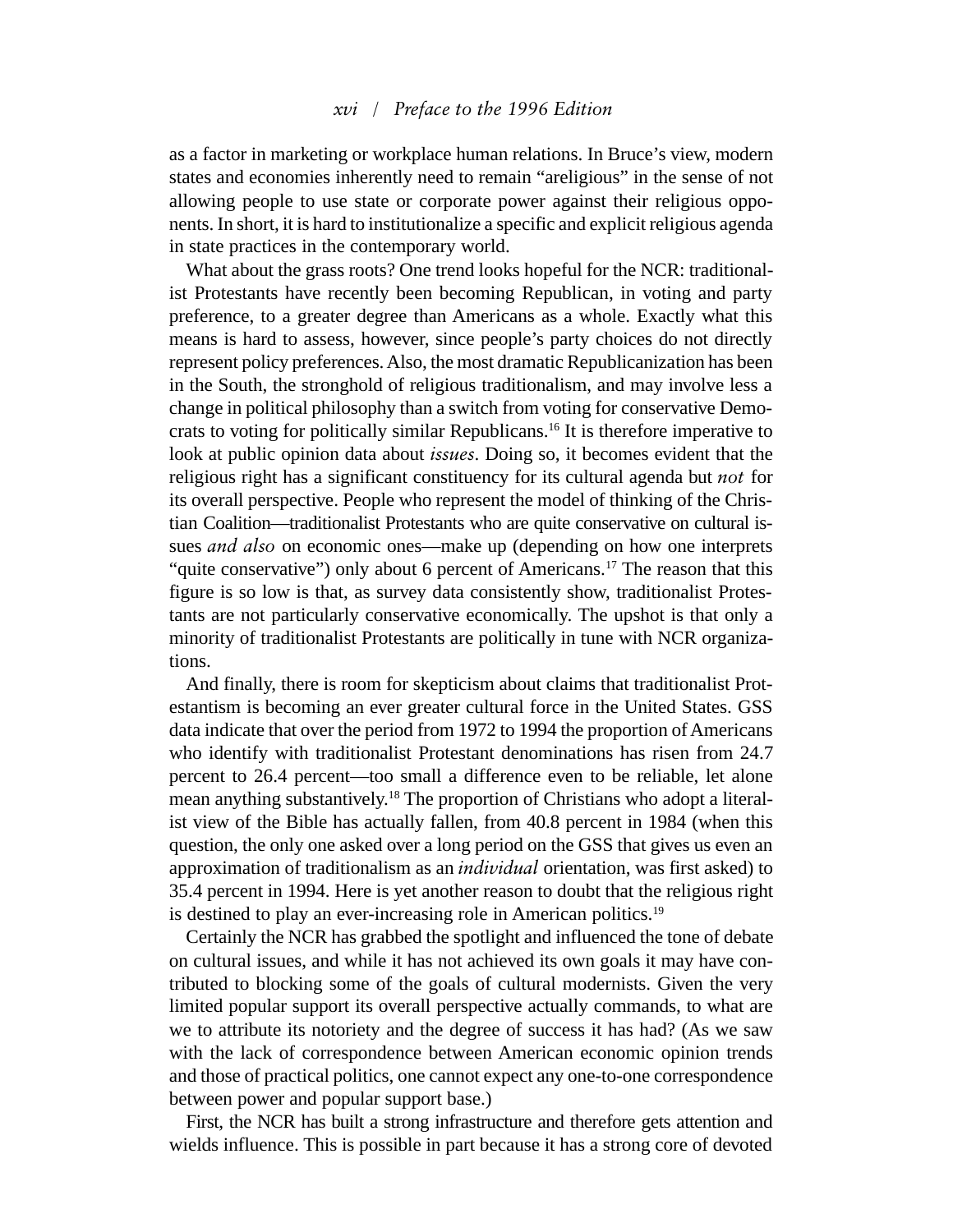#### Preface to the 1996 Edition / xvii

left-of-center organizations. Second, while NCR leaders and organizations have a broad, "consistently conservative" agenda, they put the bulk of their energy into a narrower cultural agenda.20 The broad agenda pleases their economically conservative allies (such as Republican politicians), while the narrower one can attract support from a broad spectrum of religious traditionalists. (There are some dangers, of course, lurking in such a two-sided strategy. It can seem dishonest or lead to disaffection in the ranks.) Ted Jelen shows that support for NCR leaders and organizations is correlated with holding conservative views on cultural issues but not with economic positions.<sup>21</sup> Religious traditionalists who are culturally but not economically conservative may well be unaware of the NCR's economic program (or not care much about it) and give some support to NCR organizations even though they do not agree with these organizations' views on economic issues.<sup>22</sup>

Furthermore, religious rightists have generally done better cultural work than liberals and radicals (secular or religious). Left-of-center causes, both economic and cultural, have too often been presented in technocratic or elitist terms, ceding much of the terrain for ethical debate to the right. In the 1930s it was labor unions and in the 1950s and 1960s the civil rights, anti-war, and feminist movements, that spoke with passion and clarity about justice and equality. But in the 1980s and 1990s such voices, while certainly not silent, have been less evident than those of conservative movements. This is, in fact, acknowledged by many left-of-center analysts. For example, Alan Charney, the director of Democratic Socialists of America, says that the Right waged a "war of ideas, . . . and we [the Left] did not wage comparable warfare, stake out and defend our turf. We basically fell asleep at the wheel." Todd Gitlin thinks that the Left has lost its "vocabulary for the common good." And Barbara Ehrenreich argues that "the New Right has been able to seize the moral initiative . . . because it has dared to advance a strong *qualitative* critique of capitalist society"—that is, basic criticisms of a capitalist way of life, not just a demand that those left behind get more of the things capitalism produces. According to Ehrenreich, "an effective response to the right must rest on a genuine critique of capitalist culture and on a genuinely radical alternative vision."23

#### Religion and Positions on Economic Issues

Chapter 7 of this book (see especially pp. 155-61) uses survey data to show that—contrary to the stereotypes many scholars, journalists, and activists hold there is no connection between being theologically traditionalist (as measured, albeit imperfectly, by biblical literalism) and being conservative on economic issues. In fact, the only consistent difference in economic attitudes related to religious variables that can be found in poll data is that Catholics and people who claim no religious affiliation are on the liberal side, and that members of black Protestant denominations are exceptionally liberal. The analysis uses thirty-nine economic questions asked on the GSS from 1984 to 1989, examining the connec-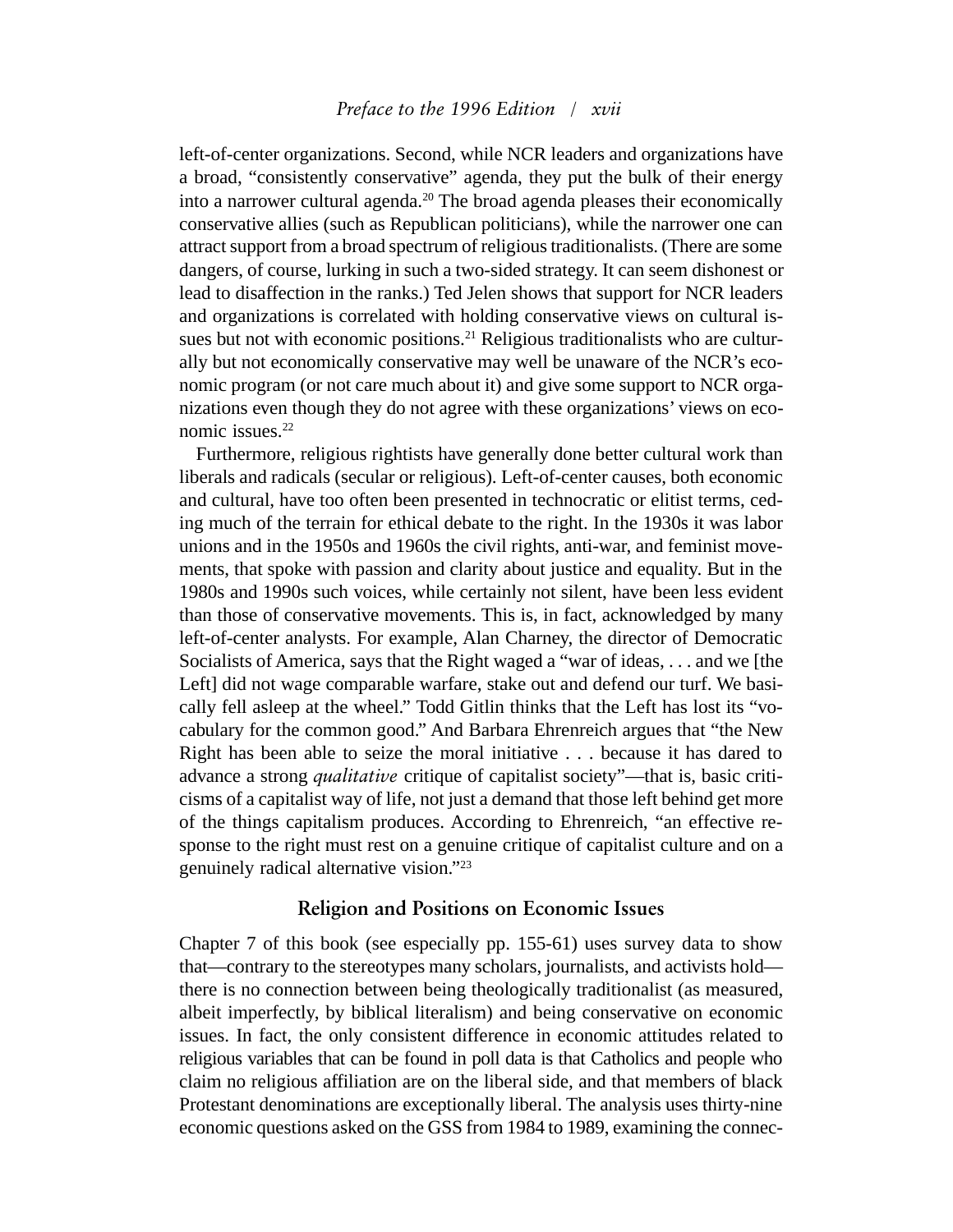| Table 1. Differences between the Responses of Biblical Literalists and Non- |  |  |  |  |
|-----------------------------------------------------------------------------|--|--|--|--|
| Literalists to 6 Questions on Economic Issues (1994 only, GSS Data).        |  |  |  |  |

| Of the questions, |                                                                         |  |  |  |  |
|-------------------|-------------------------------------------------------------------------|--|--|--|--|
| None              | show literalists as more <i>conservative</i> than non-literalists       |  |  |  |  |
| 2 questions       | show literalists and non-literalists holding essentially the same views |  |  |  |  |
| 3 questions       | show literalists as slightly more <i>liberal</i>                        |  |  |  |  |
| 1 question        | shows literalists as somewhat more <i>liberal</i>                       |  |  |  |  |

Note:"Somewhat more" is defined as a correlation coefficient of .100 to .199 and "slightly more" as a coefficient of .050 to .099. Smaller coefficients indicate essentially no difference.

tion between each economic item and religious variables, and then summarizing the patterns found in the whole set of thirty-nine economic variables.

Is this still the case? Of the thirty-nine items, six were still being asked in 1994. Table I shows the pattern of responses, in the same format as Table 7-1. In all six cases, literalists are more liberal than non-literalists, on the average by seven percentage points. In two of the six cases the differences are not statistically or substantively significant, and in the others they are modest. But not a single one of these cases supports the stereotype of religious and political conservatism going together. As in the analysis reported in the body of the book, controls for income (a key predictor of economic attitudes) do not reverse the relationship. Once this control is introduced, on two of the six questions literalists are more liberal, and on the other four there is no statistically significant relationship. Thus we can say with confidence that theological traditionalists are not particularly conservative on economic issues.24

With regard to denominational groups, the results are also the same as from the 1984-1989 data. Figure 2 shows 1994 results in a format similar to Figure 71. Because the analysis is of a single year, there are too few Jews or members of black Protestant denominations for the figures on these groups to be reliable (however, the few respondents in the latter category are a remarkably liberal





Conservative) on 6 Economic Questions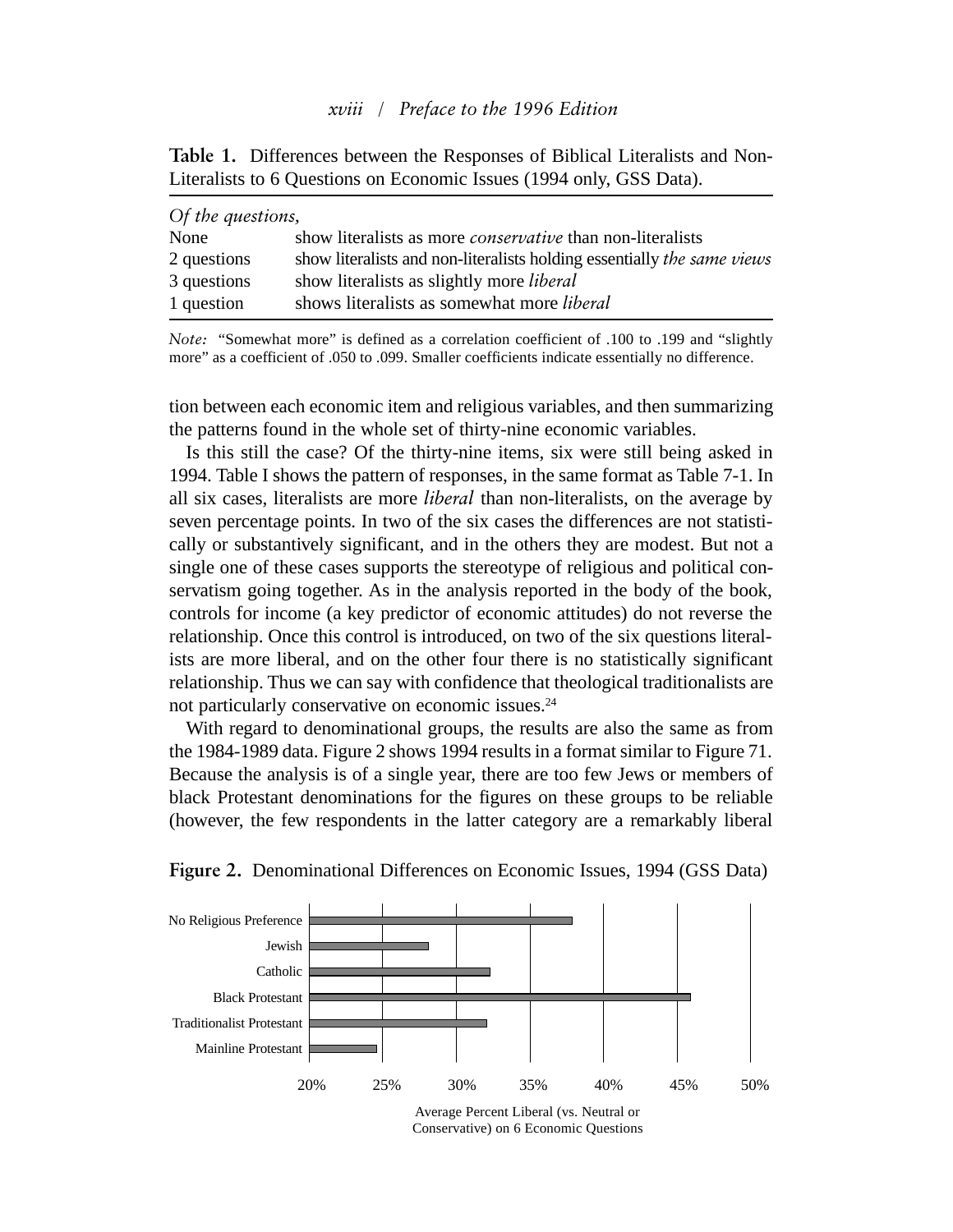#### Preface to the 1996 Edition / xix

bunch). The amorphous "other" group has been omitted from the chart, and the mainline Protestant category is the equivalent of Figure 7-l's moderate and modernist ones combined. As before, we see strong black liberalism, moderate Catholic liberalism compared with Protestants, and traditionalists more liberal than mainliners.

The conclusions in the body of the book are therefore still true. They have also recently been confirmed in a painstaking analysis by Laurence lannaccone, who discovered that in public opinion he could not find the links between religious and economic conservatism he had been led to expect, and that even in statements by religiously traditionalist leaders (which he subjected to systematic analysis) such links were fairly weak.<sup>25</sup>

Once we have established that religious traditionalism does not lead to economic conservatism, and also that in surveys no religious variables except denominational group predict economic views, there are at least two possible interpretations. The first is that American Christians may have a lively faith but it is one that is "privatized"—unrelated to public questions beyond the kind of moral concerns captured by cultural politics. This is certainly true for some believers, but the body of this book gives evidence for an alternative interpretation. This evidence shows how faith is publicly relevant—providing resources for thinking and talking about economic issues—for a large proportion of the depth interview respondents. The factors in faith that matter, however, are not whether one is theologically traditionalist, or what denomination one belongs to, but how one interprets basic religious principles—such as Christian love, the equal status of every human as a child of God, or the need for each individual to make voluntary ethical choices—and how one deals with the classic dilemma of living "in but not of" the world. Furthermore, a wide range of political interpretations of faith—from very conservative to very radical—have developed over the course of Christian social thinking, and grass-roots Christians have access to this varied historical deposit, as well as to secular frameworks for thinking about economic issues. The terrains of debate described earlier are specifically political and have a distinctive terminology, but they are permeable. Americans can use other cultural traditions, such as religions, to help locate themselves on these fields. When the respondents for this book do so, putting on their "Christian hats," the fields tilt a few degrees, advantaging certain kinds of arguments about economic life, some of them conservative but more of them liberal. Thus the contributions of Christianity to the construction of grass-roots public discourse in the economic realm are ambiguous and complex; explicating these is the main task of the body of the book.

#### Conclusion

What, then, can we say about the relationship of religion in America to issues of social and economic justice? In addressing this question, the enormous attention given to the New Christian Right in recent years is a distraction from arguably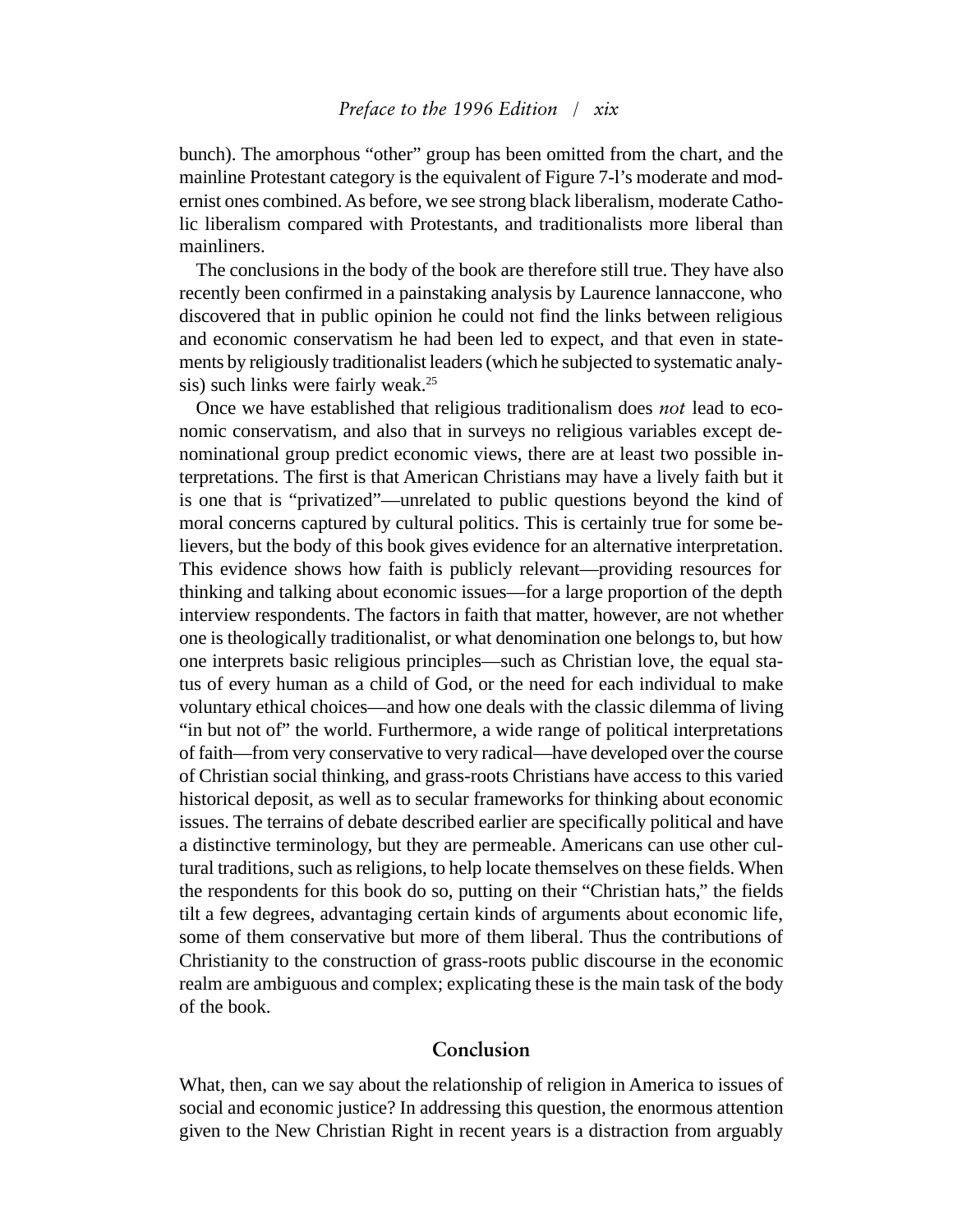#### xx / Preface to the 1996 Edition

more important topics.<sup>26</sup> Of course, there is much that a person could find fault with in the agendas of NCR groups, and some religious right proposals do threaten civil liberties. Certainly NCR discourse sometimes lacks civility and tolerance (although this can also come from liberals, as in a recent student newspaper column that linked pro-life activists to Hitler and said, "Just once, I'd like to see someone blow up one of their churches"<sup>27</sup>). But the influence of the NCR, especially in the economic realm, is quite limited.28

This book is about connections between religion and economic politics that are "missing from the picture" when all the attention goes to the NCR. What shifts of emphasis does this entail?

First, the focus on conservatism in NCR research distracts us from examining the cultural bases—secular and religious—of liberal and radical politics. Leftof-center political views do not come into people's heads spontaneously or from the use of the reasoning powers people have simply by virtue of being human (that is, in a way independent of historical and cultural location) but emerge instead from long-standing, often passionate and transcendent cultural traditions, some religious and others secular. The Christian elements of this picture become visible, even striking, from what the depth interview respondents tell us.

Second, if we concentrate on traditionalist Protestants, we end up thinking of the perspectives of Catholics, mainline Protestants, and people of other or no faith mostly in terms of what they lack, of their difference from this presumed norm. That is, everything outside Protestant traditionalism is treated as a "residual category," or as various degrees of being secular (since traditionalism is taken as the norm of religiosity). This distorts our understanding. We need to focus on what religious traditions have rather than what they lack. That is, we need to examine the varied and sometimes politically significant perspectives that Americans hold. Quakers and Catholics, for example, do not "fail" to be traditionalists or try to be non-traditionalists, in the sense that evangelical and fundamentalist Protestants define traditionalism. Rather, they are trying to do something altogether different— to be religiously faithful in the sense defined by their own traditions—and they typically do not measure their success by how traditionalist or non-traditionalist they are. Furthermore, the statements of the depth interview respondents show clearly that even for the traditionalists, their "traditionalism" is not the key element in how they approach economic questions. It is not because people are literalists nor because they are not, not because they are Presbyterians nor because they are Nazarenes, that they connect either liberal or conservative economic views to their faith. The themes and issues in Christian tradition that matter for economic politics, such as the ones described earlier, crosscut such distinctions.

The portrait that emerges in the book suggests some hopeful possibilities for the future of American politics. These become realities to varying degrees, of course, but some are already finding expression. Practical political work connecting Christian (and other religious) traditions to struggles for justice and peace that is, to political agendas that are at least liberal, and sometimes more liberal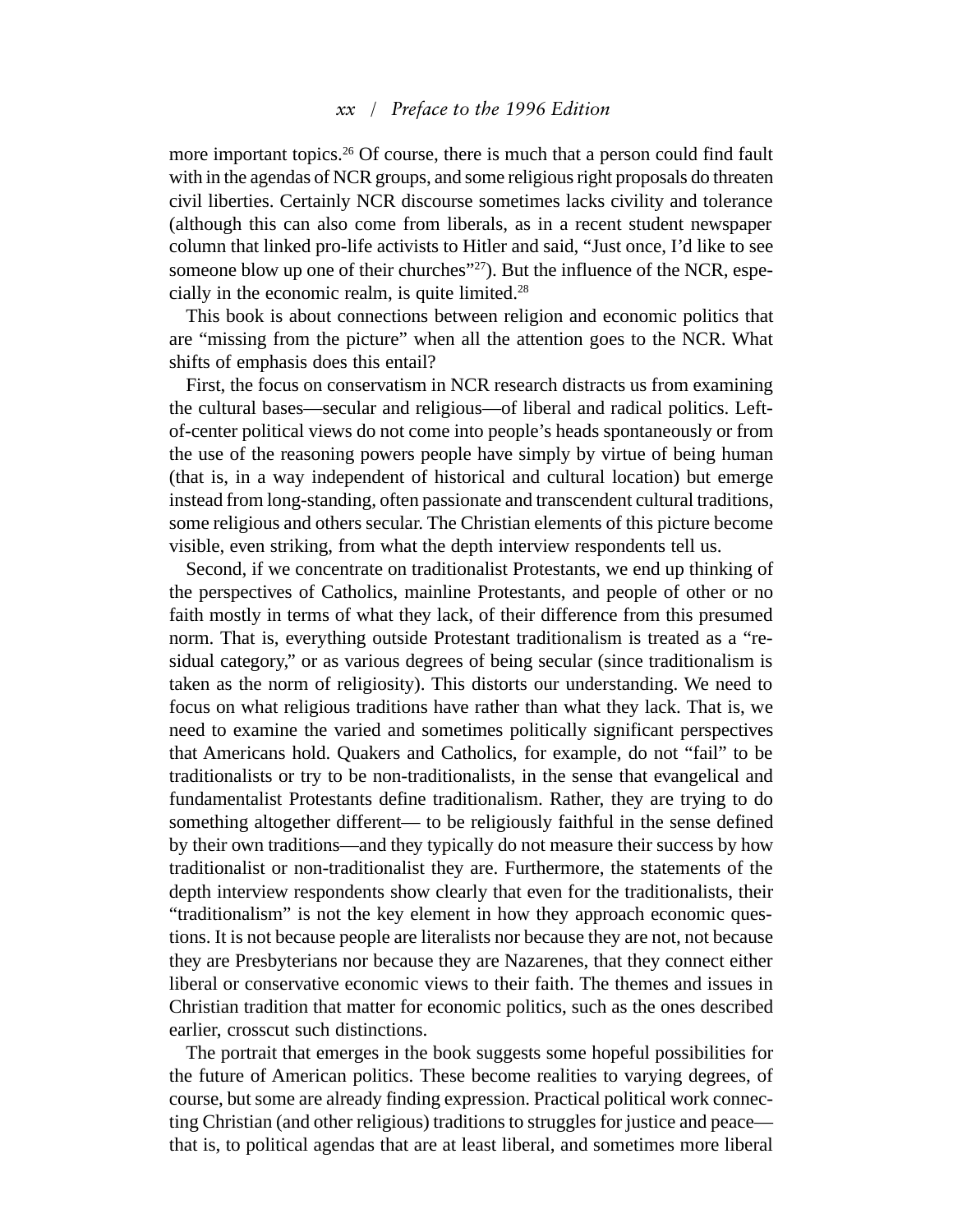#### Preface to the 1996 Edition / xxi

than the Democratic Party is likely to pursue—is far from absent in America today, if not as visible as the work of the religious right. Let us consider a few examples, in the context of traditionalism, Catholicism, and then interfaith organizations.

There is a small religiously traditionalist or evangelical left, represented by such magazines as *Sojourners* and *The Other Side*, and by leaders such as Jim Wallis. Wallis is the founder of the Sojourners Community and more recently of Call to Renewal, an evangelical organization with a social-justice agenda; fiftyfive of its members were recently arrested in a demonstration against welfare cuts. The organization Evangelicals for Social Action pursues a moderately left agenda. Even such a mainstream traditionalist figure as Robert Schuller has recently spoken out against the message of the NCR, and Billy Graham has for decades foresworn his former conservatism.29

The Catholic Church, most obviously through the statements of its bishops, has played an important role in public debate about economic questions. Recently the bishops have spoken out against current conservative policy proposals, preparing a pamphlet for distribution in parishes. Many are hostile to attempts by the Christian Coalition to set up a Catholic auxiliary (called the Catholic Alliance), and one bishop has actually asked the Alliance to stay out of his diocese.<sup>30</sup>

Most movements linking religion to left-of-center concerns, however, have a varied religious constituency. Support from people in religious communities has been central to the peace movement in the past two decades, for example in the anti-intervention movement with regard to Central America, opposition to the Persian Gulf war, and disarmament work.<sup>31</sup> This has been especially important given the reduced role student movements, Marxists, labor unions, and socialists have been playing in recent years.

In the economic realm, religious organizations are not only providing services—soup kitchens, homeless shelters, and the like—but also working in many states to fend off welfare "reform" proposals that will have a drastic impact on the most vulnerable citizens. It is not just church bureaucrats or good-hearted pastors, but rank-and-file members of congregations, who are involved in such work. In southeastern Wisconsin, a Congregational Action Network has enlisted over one hundred congregations in a regular program of lobbying state legislators, primarily on behalf of the needs of minority groups and low income persons. Several hundred people gather yearly for a training and education conference, and letters and phone calls are generated regularly as legislative decisions near. Every April meetings are held in churches, with all legislators in this part of the state invited to hear the concerns of members of congregations in their districts. The legislators turn out without fail, which is an indication of the organization's effectiveness. The network certainly does not control what happens in Madison, but it exerts a significant influence.32

A somewhat different and very hopeful way of linking faith to the struggle for economic justice is congregation-based community organizing, which may well be the largest single social justice movement in the United States today that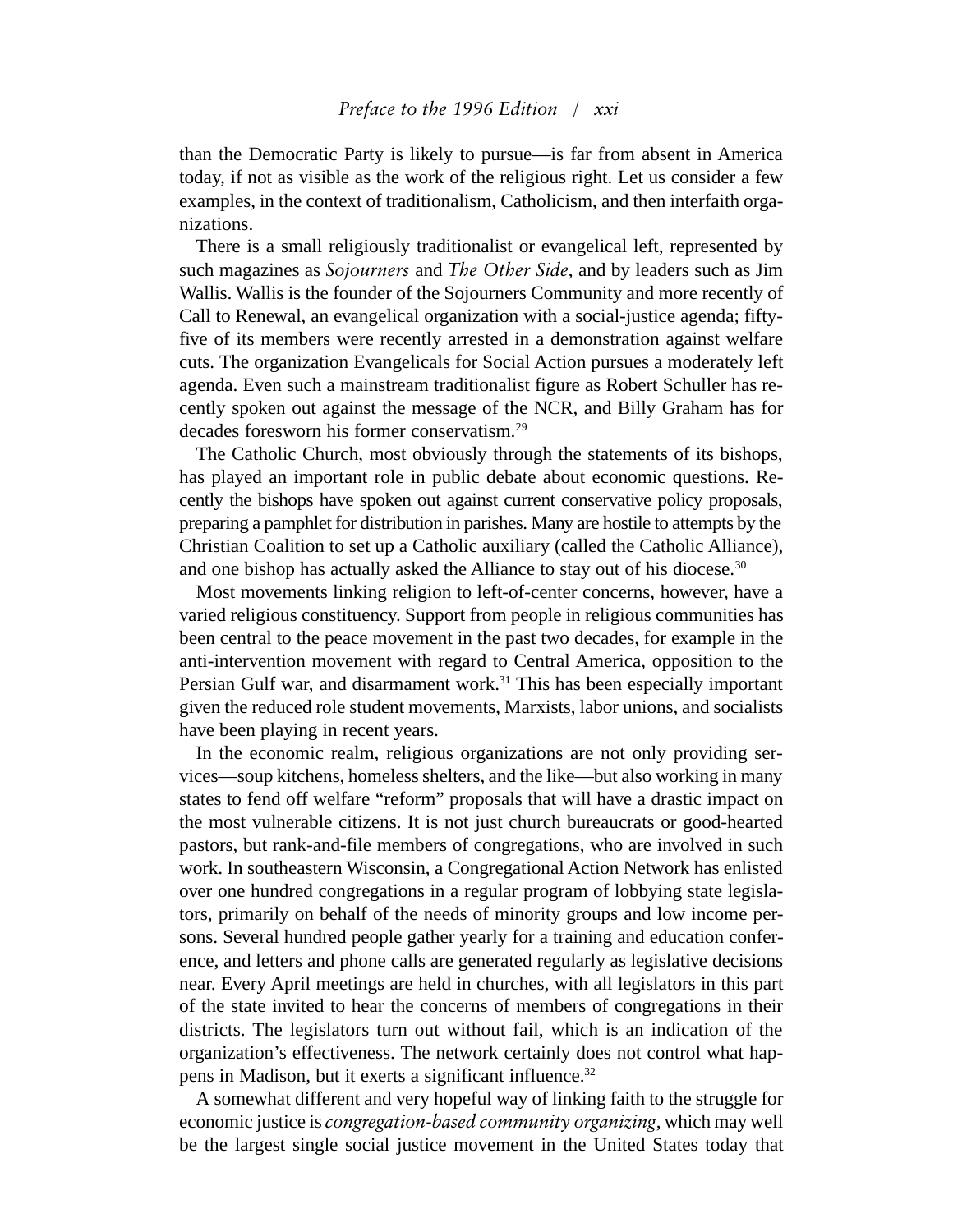#### xxii / Preface to the 1996 Edition

involves people locally as face-to-face participants (rather than operating as a "mail-order" organization from New York or Washington). This movement uses a model of work for economic empowerment and justice that links religious social-action traditions with the Alinsky style of community organizing. Local projects following this model are underway in over ninety cities around the country. Collectively, these projects have enrolled approximately 1,800 congregations, with 1.6 million members altogether, as formal, dues-paying, volunteersending participants. At least \$11 million per year—a small sum in one sense, but large in comparison with the resources usually available to grass-roots movements on the Left—is being expended around the country on this kind of work, over a quarter of it from the Campaign for Human Development (the anti-poverty program of the National Conference of Catholic Bishops).<sup>33</sup>

Unlike some earlier ways of involving churches in community betterment enterprises, or movements that simply use churches as a recruiting ground, this is a highly "religious" movement. It has constructed a distinctive and coherent religio-political language formed of ideas drawn from various traditions, such as Catholic social teachings, liberation theology, and the Social Gospel. This language is systematically communicated, through extensive educational programs, to lay participants and pastors. Furthermore, the congregations are integral to the community organizations, sending representatives to the organization's work groups and governing bodies and forming their own internal committees to deal with the issues the organization is working on.

The movement is diverse culturally and religiously. Nationwide, just under half the congregations involved are European American, while about one-third are African American and another fifth are Latino. In Milwaukee, where I observed one of these projects, a third of the congregations are Catholic (some black, some white, some Latin), another third are from mainline Protestant denominations (again with a racial mixture), and the other third are from predominantly black denominations. The congregations in this last group are strongly evangelical in style and biblical in theological orientation, and thus there is religious as well as ethnic diversity within the organization. (In other cities, although not in Milwaukee, there are non-Christian congregations involved.) That people of all these religious orientations and cultural backgrounds can work together on a common agenda of social justice—explicitly based on a biblical vision—is exactly what one would expect from the arguments I make in this book. Here we see in action many of the themes about relating faith to politics, grounding values of community and equality in religious traditions, and taking personal responsibility for public life, that I believe to be an important inheritance from our religious traditions—an inheritance that Americans can still draw on today to seek a better world.

Buffalo November 1995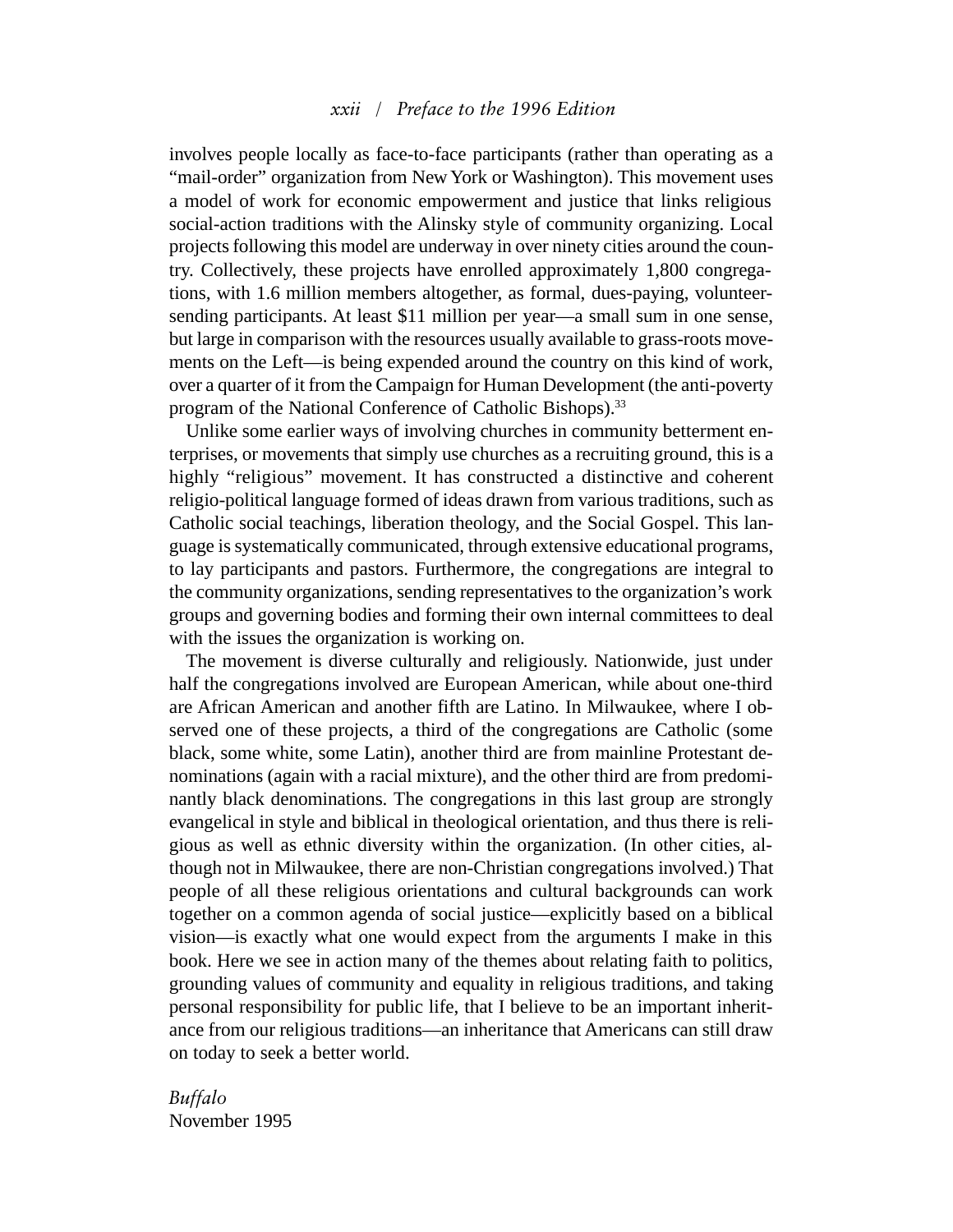#### **Notes**

1. Robert Bellah, Richard Madsen, Ann Swidler, William Sullivan, and Steven Tipton, Habits of the Heart: Individualism and Commitment in American Life (Berkeley and Los Angeles: University of California Press, 1985).

2. This observation takes a strong form in the idea of "culture wars"—popularized by scholars such as James Hunter and now used widely—which encodes the proposition that economic and other mundane concerns have been pushed to the side of the political arena by the grand battle between traditionalists (mostly religious) and modernists (mostly secular or secularized). See James Davison Hunter, Culture Wars: The Struggle to Define America (New York: Basic Books, 1991).

3. Jeffrey Alexander and Philip Smith, "The Discourse of American Civil Society: A New Proposal for Cultural Studies." Theory and Society, 22 (1993): 151-207. One may question whether this code is as universal, uniform, and dominant in public discourse or has as much causal power as Alexander and Smith think. Even in the examples provided to illustrate the authors' argument, there are strong signs of competing ethical structures (such as utilitarian ones encoded in terms like the national interest, and romantic ones encoded in patriotic thinking), and the authors present no data about grass-roots appropriations of the democratic code. But in the particular culture-making context of congressional debate (and perhaps newspaper editorializing) the evidence provided very plausibly supports the contention that actors cannot contradict the democratic code (although they can bring in other considerations) without being marginalized.

4. Douglas Rae, *Equalities* (Cambridge: Harvard University Press, 1981). Rae's analysis is not explicitly empirical in the social science sense, but rather is presented as political theory, a disentangling of the conceptual elements of the idea of equality. (Rae does try to deal with the complexities involved in applying ideas of equality to real-world situations.) However, I would interpret his analysis as in practice a careful and empirical reading or hermeneutic of a cultural code structure currently operating in the United States and (probably with some differences) similar nations. Furthermore, he does use empirical materials, such as court decisions, although not systematically.

5. University of California v. Bakke, 98 S CT 2733 (1978).

6. For one recent argument that left-right debates are becoming irrelevant, see Randall Collins's "Liberals and Conservatives, Religious and Political: A Conjunction of Modern History," Sociology of Religion 54 (Summer 1993): 127-146. A rather different (and more interesting) argument, advocating major revisions in the radical agenda—in particular, scaling back hopes for "progress" or mastering history—but continuing to work for equality, democracy, and community, is found in Anthony Giddens's Beyond Left and Right: The Future of Radical Politics (Stanford: Stanford University Press, 1994).

7. Gabriel Almond and Sidney Verba, The Civic Culture (Princeton: Princeton University Press, 1963).

8. "Pollster says he never measured popularity of GOP 'contract'," Buffalo News, November 10, 1995. This story provides a case study in the political implications of polling: Democrats and Republicans alike accepted the "fact" of widespread support for the "contract," with Democrats accusing the Republicans of pandering to public opinion and Republican leaders convincing moderates in their party to support it on the basis of its popularity. Luntz now admits—to take one provision in the "contract" as an example that he counted people as supporting Republican proposals to limit consumer, investor,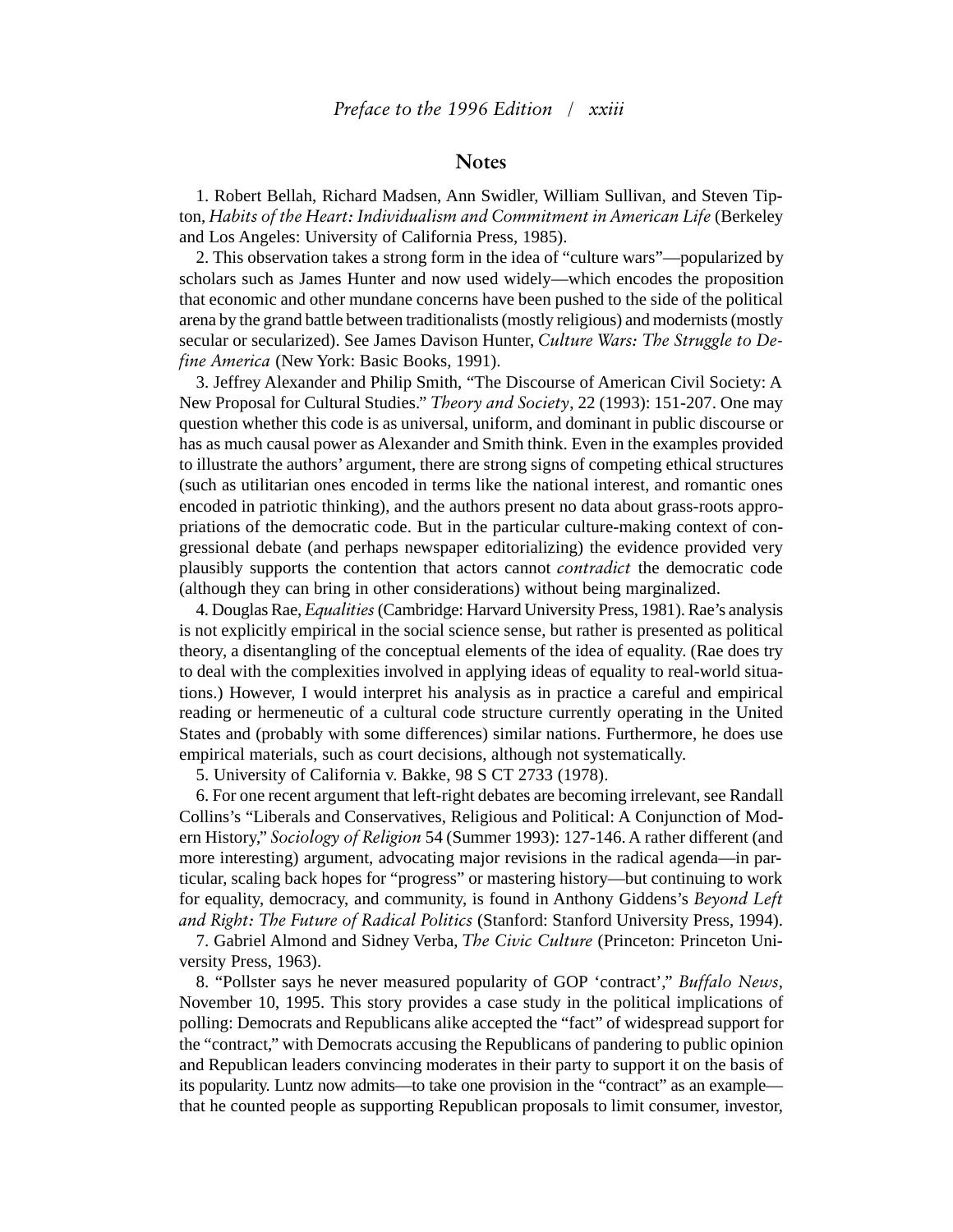and other tort lawsuits if they agreed to a statement that "we should stop excessive legal claims, frivolous lawsuits and overzealous lawyers." But Democrats never seem to have doubted that public opinion was against them, whereas in fact reaction to the "contract" was very mixed, with some parts of it popular and others unpopular.

9. Tom Smith, "Liberal and Conservative Trends in the United States since World War 11," Public Opinion Quarterly 54 (Winter 1990): 479-507. James Davis, "Changeable Weather in a Cooling Climate Atop the Liberal Plateau: Conversion and Replacement in Forty-Two General Social Survey Items, 1972-89," Public Opinion Quarterly 56 (Fall 1992): 261-306. Similar arguments are made by Thomas Ferguson and Joel Rogers, in Right Turn (New York: Hill and Wang, 1986) and in Ferguson's Golden Rule (Chicago: University of Chicago Press, 1995).

10. General Social Surveys, 1972-1994, machine-readable data file (Chicago: National Opinion Research Center, 1994). American National Election Studies Cumulative Data File, 1952-1992 (ICPSR Study 8475), machine-readable data file (Ann Arbor: Institute for Social Research, 1992). The GSS has been conducted most years during this period, and the ANES every other year.

11. An article that has made an enormous impact recently is Robert Putnam's "Bowling Alone: America's Declining Social Capital," Journal of Democracy 6 (January 1995): 65-78. Using a theoretical framework drawn from de Tocqueville's view of America in the 1830s, Putnam—a comparative political scientist—argues that our network of voluntary associations is decaying, depriving us of the intermediary institutions that could help link individual Americans to public life.

12. This observation is related to longstanding debates about the existence and nature of "ideology" in mass publics. See notes 21 and 22 on pp. 237-38 for a discussion of these debates.

13. An important example of an alternate logic in contemporary public debate is the "consistent ethic of life" approach that Cardinal Joseph Bernardin and other Catholic leaders have been advocating for the past decade. This grounds opposition to both abortion and the death penalty in a single principle. Whatever the appeals of this logic, however, researchers have found little evidence that Catholics adopt it any more than "consistent liberalism" or "consistent conservatism." See Bradley Hertel, "Attitudes toward Abortion and Capital Punishment: Prolife, Prochoice, Seamless Garment, and Inconsistency," in Abortion Politics in the United States and Canada: Studies in Public Opinion, ed. Ted Jelen and Marthe Chandler (Westport, CT: Praeger, 1994).

14. Steve Bruce, "The Inevitable Failure of the New Christian Right," Sociology of Religion 55 (Fall 1994): 229-42.

15. "Coalition Fishing for 'Pro-family' Catholics," National Catholic Reporter, October 27, 1995.

16. For an argument that this shift does represent an ideological realignment, see Lyman Kellstedt et al., "Religious Voting Blocs in the 1992 Elections: The Year of the Evangelical?" Sociology of Religion 55 (Fall 1994): 307-26. These researchers make claims, not supported by others or even by their own data, to the effect that traditionalist Protestants are conservative on economic as well as cultural issues. Most of their tables contain no data on economic issues, and the two exceptions do not support this claim. In Table 3, evangelicals are four percentage points more conservative on government health insurance and five points more conservative on government aid for blacks than mainline Protestants. It is likely that the differences are not statistically significant and they are certainly substantively unimportant. In Table 7, the differences are an even more mean-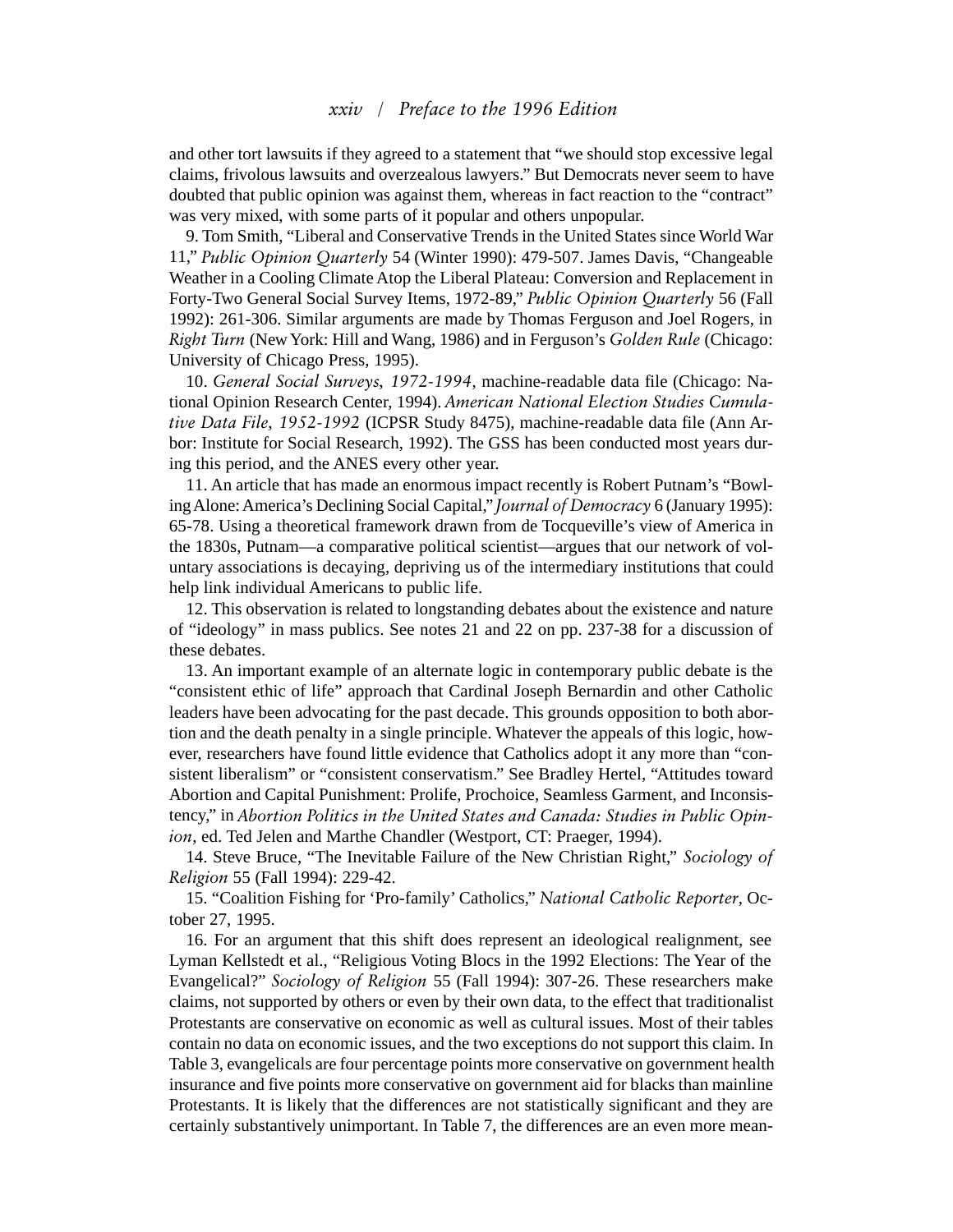#### Preface to the 1996 Edition / xxv

ingless one and four percentage points. Such results tend to support the null hypothesis that mainline and evangelical Protestants do not differ. For a discussion of the widespread tendency to assert a connection between conservative economic views and religious traditionalism in the face of disconfirming evidence, see pp. 161-164 of this volume (pp. 164-172 continue with an analysis of reasons for this false assumption).

17. These findings are based on GSS data for 1994. To measure support for the NCR, I looked at three of the four economic items mentioned earlier (government activity in general, helping on health costs, and helping the poor) and three of the four cultural issues (pornography, sexual preference, and abortion). (It was not possible to use all eight items simultaneously because they were not asked on the same version of the questionnaire.) A little over a quarter of the respondents (26.4 percent) are traditionalist Protestants. But the traditionalist respondents who take a conservative position on at least two of the three cultural issues and on at least two of the three economic issues, comprise only 5.9 percent of the overall sample. (These people make up 22.5 percent of the traditionalist Protestants. The main reason this is so low is that traditionalist Protestants are more likely to be liberal than conservative on economic issues. Furthermore, 11 percent are liberal on all three of the cultural issues, and another 26 percent on two of the three, so these Protestants are not a united bloc even in the cultural arena.) Given how far right the positions of NCR organizations such as the Christian Coalition are, on both cultural and economic issues, this way of measuring NCR support seems fair, perhaps even generous. For a debate on the size of the religious right, see John Simpson, "Moral Issues and Status Politics," in The New Christian Right, ed. Robert Liebman and Robert Wuthnow (New York: Aldine, 1983), pp. 187-205; an extended critique of Simpson's argument by Lee Sigelman and Stanley Presser, "Measuring Support for the New Christian Right," Public Opinion Quarterly 52 (1988): 325-37; and Simpson's reply, pp. 338-42 in the same journal issue.

18. There are much-discussed problems with the denominational categorizations in the GSS and ANES, but these probably do not affect trends, and how to categorize Protestant groups as traditionalist versus moderate or modernist is fairly well agreed.

19. The combination of a shift away from traditionalism at the level of individual belief (taking literalism as an indicator) and stasis or mild growth in traditionalist denominational allegiance might stem from traditionalist denominations operating more effectively as organizations (which there is some evidence they do), or from their being strong in the parts of the country that are experiencing population growth.

20. This is documented in Laurence lannaccone, "Heirs to the Protestant Ethic? The Economics of American Fundamentalists," in Fundamentalisms and the State, ed. Martin Marty and R. Scott Appleby (Chicago: University of Chicago Press, 1993).

21. Ted Jelen, The Political Mobilization of Religious Beliefs (New York: Praeger, 1991). See also Jelen's "Religion and Public Opinion in the 1990s: An Empirical Overview," forthcoming in Public Opinion in the 1990s, ed. Barbara Norrander and Clyde Wilcox (Washington: CQ Press).

22. An example of a more focused and successful approach is that of the National Rifle Association (NRA), which has managed to thwart the desires of the majority of Americans who favor more gun control. The NRA has accomplished this largely with money. There are two important differences between the NRA and the NCR that may help explain the NRA's greater success: first, the NRA has a very narrow agenda; and second, it appears that its members know about and wholeheartedly support that agenda.

23. "National Director Visits PhilaDSA," Delaware Valley Democratic Left, Novem-